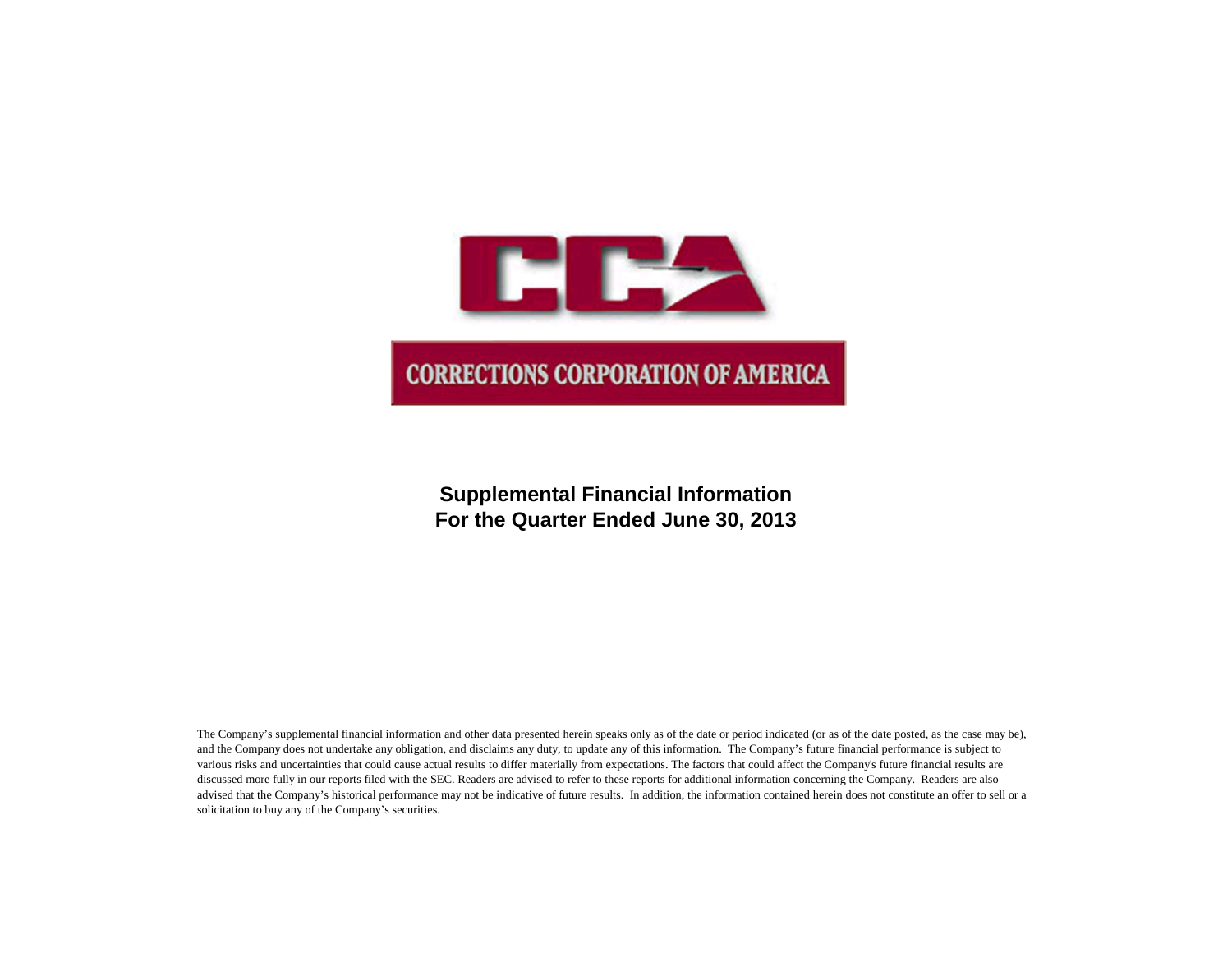# **CORRECTIONS CORPORATION OF AMERICA**

**Supplemental Financial Information For the Quarter Ended June 30, 2013**

# **TABLE OF CONTENTS**

| Consolidated Balance Sheets 22                                                                                                                                                                                                                           |  |
|----------------------------------------------------------------------------------------------------------------------------------------------------------------------------------------------------------------------------------------------------------|--|
| Consolidated Statements of Operations <b>Consolidated Statements</b> of Operations <b>Consolidated Statements</b> of Operations <b>Consolidated Statements</b> of Operations <b>Consolidated Statements</b> of Operations <b>Consolidated Statements</b> |  |
| Reconciliation of Basic to Diluted Earnings Per Share <b>Constanting According to According According According According According According According According According According According According According According Ac</b>                     |  |
| Calculation of Adjusted Diluted Earnings Per Share                                                                                                                                                                                                       |  |
| Funds From Operations 6                                                                                                                                                                                                                                  |  |
| Selected Financial Information <b>Contact Selected</b> Financial Information <b>7</b>                                                                                                                                                                    |  |
| Segmented Data 30 and 2011 0 3 and 3 and 3 and 3 and 3 and 3 and 3 and 3 and 3 and 3 and 3 and 3 and 3 and 3 and 3 and 3 and 3 and 3 and 3 and 3 and 3 and 3 and 3 and 3 and 3 and 3 and 3 and 3 and 3 and 3 and 3 and 3 and 3                           |  |
| Analysis of Outstanding Debt <sup>201</sup> 10                                                                                                                                                                                                           |  |
|                                                                                                                                                                                                                                                          |  |
| Top Ten Partners 22                                                                                                                                                                                                                                      |  |
| Facility Portfolio 23                                                                                                                                                                                                                                    |  |
| Research Coverage / Credit Ratings <b>Construction</b> 18                                                                                                                                                                                                |  |

Damon T. Hininger, President and Chief Executive Officer Todd J Mullenger, Chief Financial Officer 10 Burton Hills Boulevard Nashville, TN 37215 Tel.: (615) 263-3000 Fax: (615) 263-3010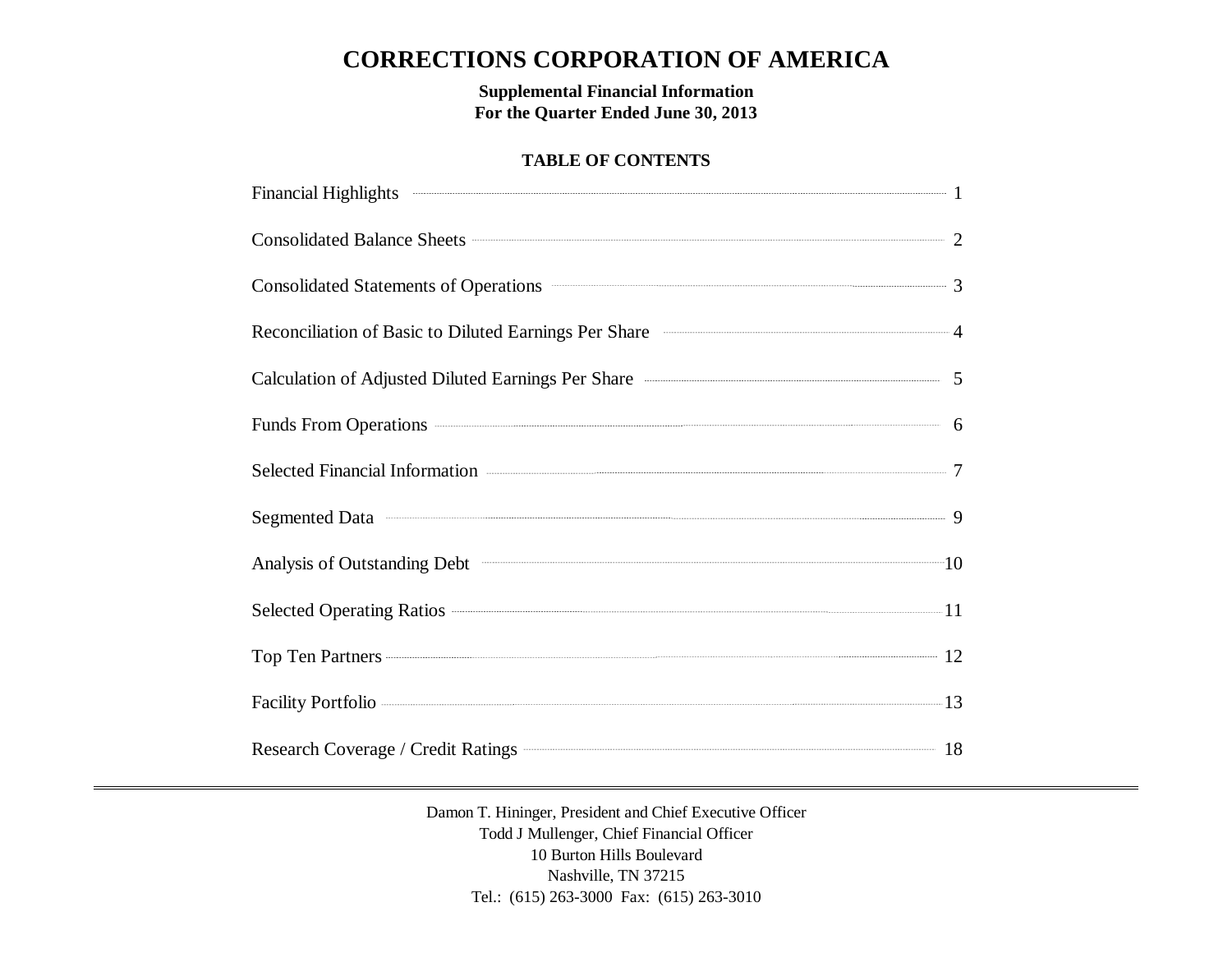#### **FINANCIAL HIGHLIGHTS**

|                                           | <b>For the Three Months Ended</b> |         |                 |         |    | <b>For the Six Months Ended</b> |                 |         |  |  |
|-------------------------------------------|-----------------------------------|---------|-----------------|---------|----|---------------------------------|-----------------|---------|--|--|
|                                           |                                   |         | <b>June 30,</b> |         |    |                                 | <b>June 30,</b> |         |  |  |
|                                           |                                   | 2013    |                 | 2012    |    | 2013                            |                 | 2012    |  |  |
| <b>REVENUE:</b>                           |                                   |         |                 |         |    |                                 |                 |         |  |  |
| Owned & controlled properties             | \$                                | 348,889 | \$              | 358,489 | \$ | 690,663                         | \$              | 710,803 |  |  |
| Managed only properties and other         |                                   | 85,092  |                 | 84,377  |    | 169,042                         |                 | 167,368 |  |  |
| Total revenue                             |                                   | 433,981 |                 | 442,866 |    | 859,705                         |                 | 878,171 |  |  |
| <b>NET OPERATING INCOME:</b>              |                                   |         |                 |         |    |                                 |                 |         |  |  |
| Owned & controlled properties             |                                   | 113,986 |                 | 119,875 |    | 226,316                         |                 | 236,452 |  |  |
| Managed only properties and other         |                                   | 5,718   |                 | 6,407   |    | 11,582                          |                 | 9,601   |  |  |
| Total net operating income                |                                   | 119,704 | \$              | 126,282 | \$ | 237,898                         | \$              | 246,053 |  |  |
|                                           |                                   |         |                 |         |    |                                 |                 |         |  |  |
| <b>ADJUSTED DILUTED EPS</b>               | \$                                | 0.52    | \$              | 0.38    | \$ | 1.03                            | \$              | 0.70    |  |  |
| <b>NORMALIZED FFO PER SHARE - DILUTED</b> | \$                                | 0.71    | \$              | 0.57    | \$ | 1.40                            | \$              | 1.09    |  |  |
| <b>AFFO PER SHARE - DILUTED</b>           | \$                                | 0.71    | \$              | 0.56    | \$ | 1.40                            | \$              | 1.10    |  |  |
| <b>DEBT LEVERAGE</b>                      |                                   | 3.0     |                 | 2.9     |    | 3.0                             |                 | 3.0     |  |  |
| <b>FIXED CHARGE COVERAGE RATIO</b>        |                                   | 8.2     |                 | 7.2     |    | 8.0                             |                 | 6.5     |  |  |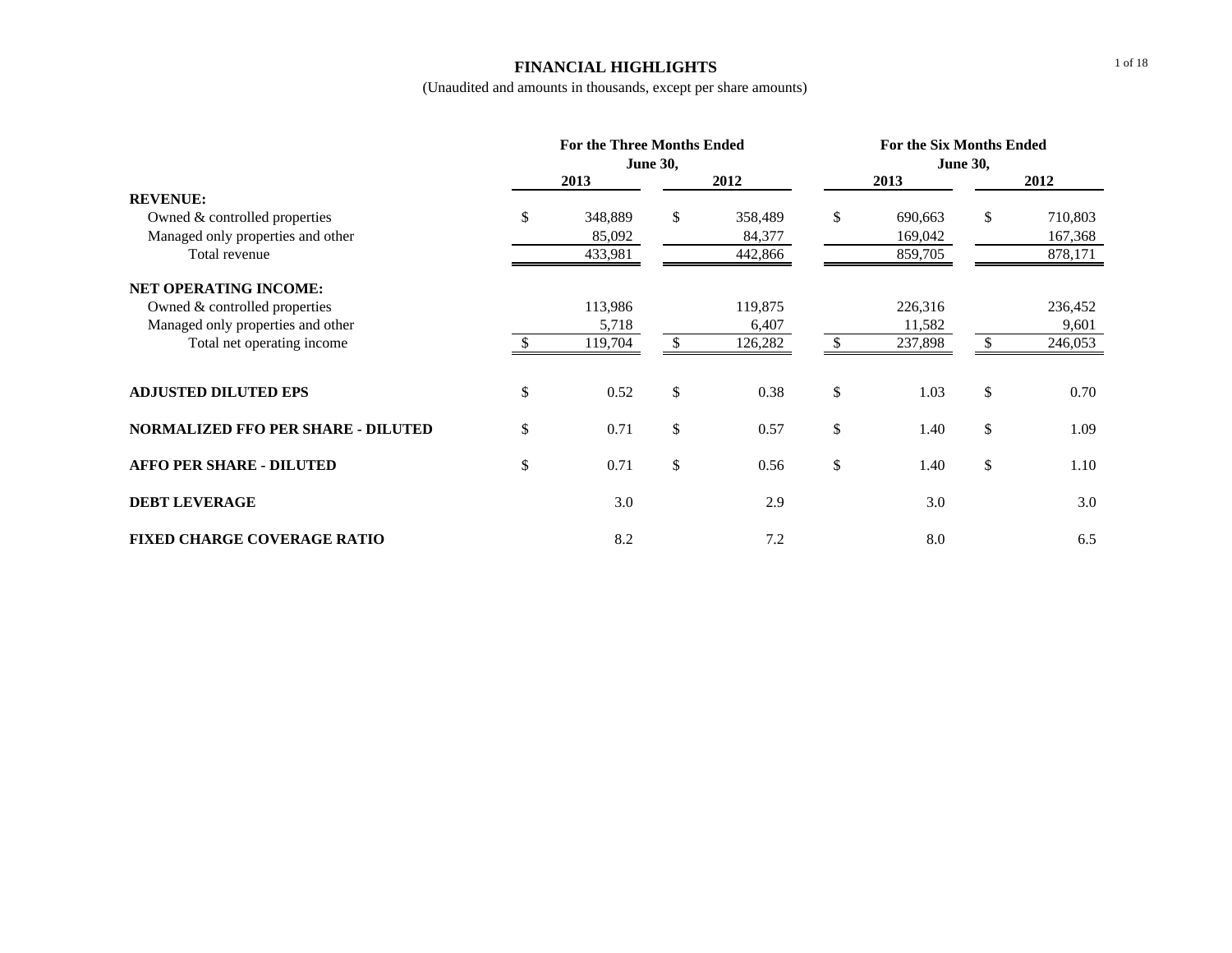### **CONSOLIDATED BALANCE SHEETS**

| <b>ASSETS</b>                               | <b>June 30,</b><br>2013   | March 31,<br>2013       | December 31,<br>2012 | September 30,<br>2012      | <b>June 30,</b><br>2012 |
|---------------------------------------------|---------------------------|-------------------------|----------------------|----------------------------|-------------------------|
| Cash and cash equivalents                   | 37,875<br>\$              | $\mathbb{S}$<br>60,330  | $\sqrt{3}$<br>62,897 | $\mathcal{S}$<br>59,242    | $\mathcal{S}$<br>63,130 |
| Accounts receivable, net of allowance       | 233,470                   | 232,863                 | 252,764              | 239,233                    | 250,445                 |
| Current deferred tax assets                 | 5,416                     | 5,360                   | 8,022                | 7,947                      | 7,976                   |
| Prepaid expenses and other current assets   | 28,969                    | 20,048                  | 27,059               | 23,819                     | 26,460                  |
| Total current assets                        | 305,730                   | 318,601                 | 350,742              | 330,241                    | 348,011                 |
| Property and equipment, net                 | 2,538,825                 | 2,551,961               | 2,568,791            | 2,582,019                  | 2,592,252               |
| Restricted cash                             | 5,673                     | 5,023                   | 5,022                | 5,020                      | 5,018                   |
| Investment in direct financing lease        | 6,500                     | 6,991                   | 7,467                | 7,928                      | 8,376                   |
| Goodwill                                    | 11,158                    | 11,988                  | 11,988               | 11,988                     | 11,988                  |
| Non-current deferred tax assets             | 9,035                     | 5,998                   |                      |                            |                         |
| Other assets                                | 40,239                    | 35,813                  | 30,732               | 30,479                     | 30,357                  |
| Total assets                                | 2,917,160                 | 2,936,375<br>S          | 2,974,742<br>S       | 2,967,675<br>S             | 2,996,002<br>-S         |
| <b>LIABILITIES AND STOCKHOLDERS' EQUITY</b> |                           |                         |                      |                            |                         |
| Accounts payable and accrued expenses       | $\mathbb{S}$<br>228,101   | $\mathbb{S}$<br>216,358 | \$<br>166,356        | \$<br>172,011              | \$<br>169,481           |
| Income taxes payable                        | 652                       | 2,352                   | 102                  | 98                         | 94                      |
| Total current liabilities                   | 228,753                   | 218,710                 | 166,458              | 172,109                    | 169,575                 |
| Long-term debt, net of current portion      | 1,150,000                 | 1,016,948               | 1,111,545            | 1,131,152                  | 1,190,764               |
| Deferred tax liabilities                    |                           |                         | 139,526              | 137,276                    | 136,316                 |
| Other liabilities                           | 37,218                    | 38,815                  | 35,593               | 35,060                     | 34,777                  |
| <b>Total liabilities</b>                    | 1,415,971                 | 1,274,473               | 1,453,122            | 1,475,597                  | 1,531,432               |
| Commitments and contingencies               |                           |                         |                      |                            |                         |
| Common stock - \$0.01 par value             | 1,154                     | 1,011                   | 1,001                | 1,000                      | 1,000                   |
| Additional paid-in capital                  | 1,711,821                 | 1,159,512               | 1,146,488            | 1,142,271                  | 1,137,024               |
| Retained earnings                           | (211,786)                 | 501,379                 | 374,131              | 348,807                    | 326,546                 |
| Total stockholders' equity                  | 1,501,189                 | 1,661,902               | 1,521,620            | 1,492,078                  | 1,464,570               |
| Total liabilities and stockholders' equity  | 2,917,160<br><sup>8</sup> | 2,936,375<br>S          | 2,974,742<br>S.      | 2,967,675<br><sup>\$</sup> | 2,996,002<br>\$         |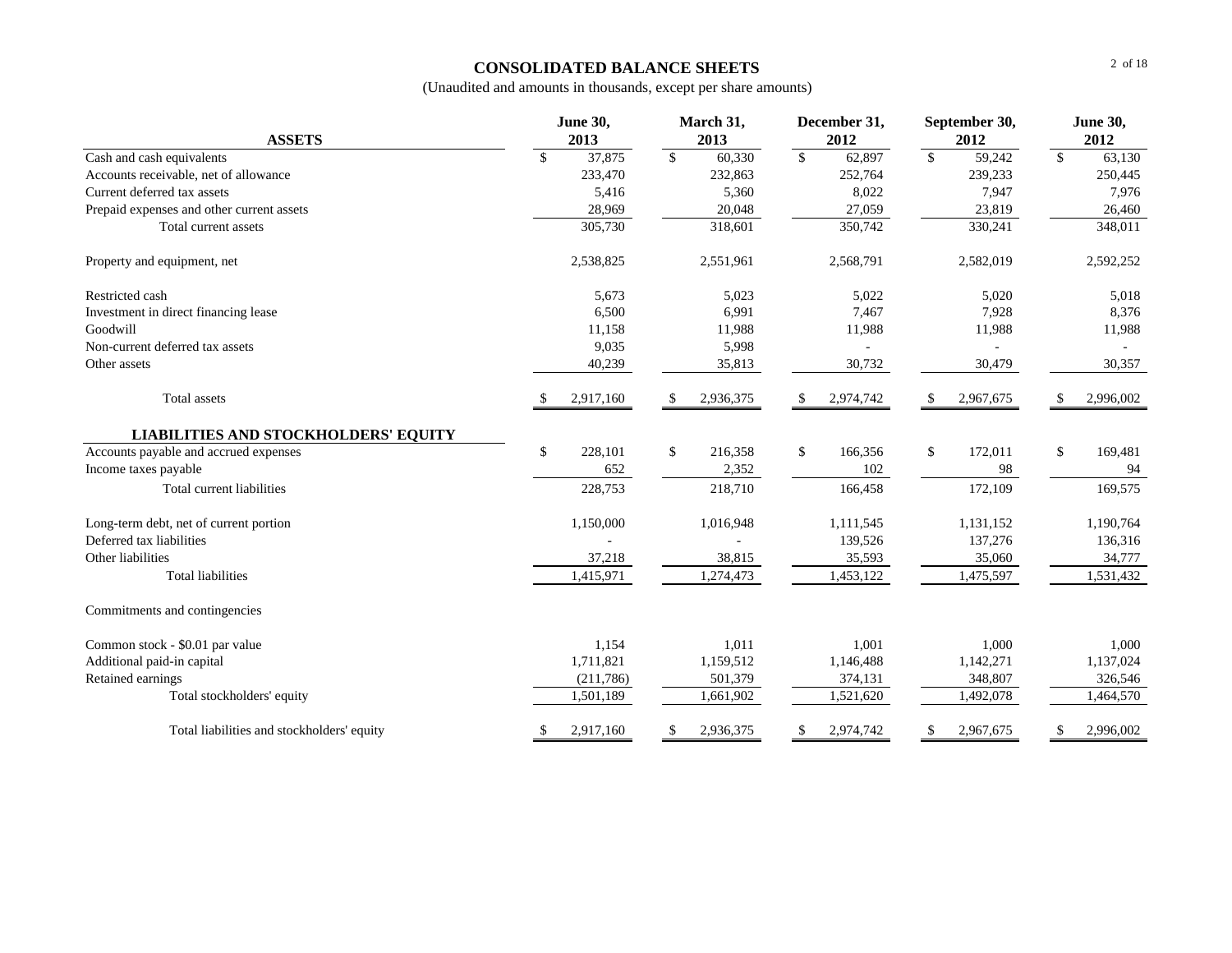### **CONSOLIDATED STATEMENTS OF OPERATIONS**

|                                                        |               | <b>For the Three Months Ended</b> |                 |           | For the Six Months Ended |         |                 |           |
|--------------------------------------------------------|---------------|-----------------------------------|-----------------|-----------|--------------------------|---------|-----------------|-----------|
|                                                        |               |                                   | <b>June 30,</b> |           |                          |         | <b>June 30,</b> |           |
|                                                        |               | 2013                              |                 | 2012      |                          | 2013    |                 | 2012      |
| <b>REVENUE:</b>                                        |               |                                   |                 |           |                          |         |                 |           |
| Owned & controlled properties                          | $\mathbf{\$}$ | 348,889                           | \$              | 358,489   | \$                       | 690,663 | \$              | 710,803   |
| Managed only and other                                 |               | 85,092                            |                 | 84,377    |                          | 169,042 |                 | 167,368   |
| Total revenue                                          |               | 433,981                           |                 | 442,866   |                          | 859,705 |                 | 878,171   |
| <b>EXPENSES:</b>                                       |               |                                   |                 |           |                          |         |                 |           |
| Operating:                                             |               |                                   |                 |           |                          |         |                 |           |
| Owned & controlled properties                          |               | 234,903                           |                 | 238,614   |                          | 464,347 |                 | 474,351   |
| Managed only and other                                 |               | 79,374                            |                 | 77,970    |                          | 157,460 |                 | 157,767   |
| Total operating expenses                               |               | 314,277                           |                 | 316,584   |                          | 621,807 |                 | 632,118   |
| General and administrative                             |               | 25,360                            |                 | 23,095    |                          | 56,592  |                 | 44,935    |
| Depreciation and amortization                          |               | 28,097                            |                 | 28,302    |                          | 55,727  |                 | 56,689    |
| Asset impairments                                      |               | 2,637                             |                 |           |                          | 2,637   |                 |           |
|                                                        |               | 370,371                           |                 | 367,981   |                          | 736,763 |                 | 733,742   |
| <b>OPERATING INCOME</b>                                |               | 63,610                            |                 | 74,885    |                          | 122,942 |                 | 144,429   |
| <b>OTHER (INCOME) EXPENSE:</b>                         |               |                                   |                 |           |                          |         |                 |           |
| Interest expense, net                                  |               | 11,912                            |                 | 14,729    |                          | 24,478  |                 | 31,619    |
| Expenses associated with debt refinancing transactions |               | 36,303                            |                 | 287       |                          | 36,528  |                 | 1,828     |
| Other expense                                          |               | (36)                              |                 | 41        |                          | 65      |                 | 53        |
|                                                        |               | 48,179                            |                 | 15,057    |                          | 61,071  |                 | 33,500    |
| INCOME FROM CONTINUING OPERATIONS BEFORE INCOME TAXES  |               | 15,431                            |                 | 59,828    |                          | 61,871  |                 | 110,929   |
| Income tax (expense) benefit                           |               | 4,998                             |                 | (22, 494) |                          | 139,650 |                 | (41, 553) |
| <b>INCOME FROM CONTINUING OPERATIONS</b>               |               | 20,429                            |                 | 37,334    |                          | 201,521 |                 | 69,376    |
| Loss from discontinued operations, net of taxes        |               |                                   |                 |           |                          |         |                 | (362)     |
| <b>NET INCOME</b>                                      |               | 20,429                            |                 | 37,334    |                          | 201,521 |                 | 69,014    |
| <b>BASIC EARNINGS PER SHARE</b>                        |               | 0.19                              | \$              | 0.37      |                          | 1.94    |                 | 0.70      |
| <b>DILUTED EARNINGS PER SHARE</b>                      | -S            | 0.19                              | S               | 0.37      | <sup>\$</sup>            | 1.91    | -S              | 0.69      |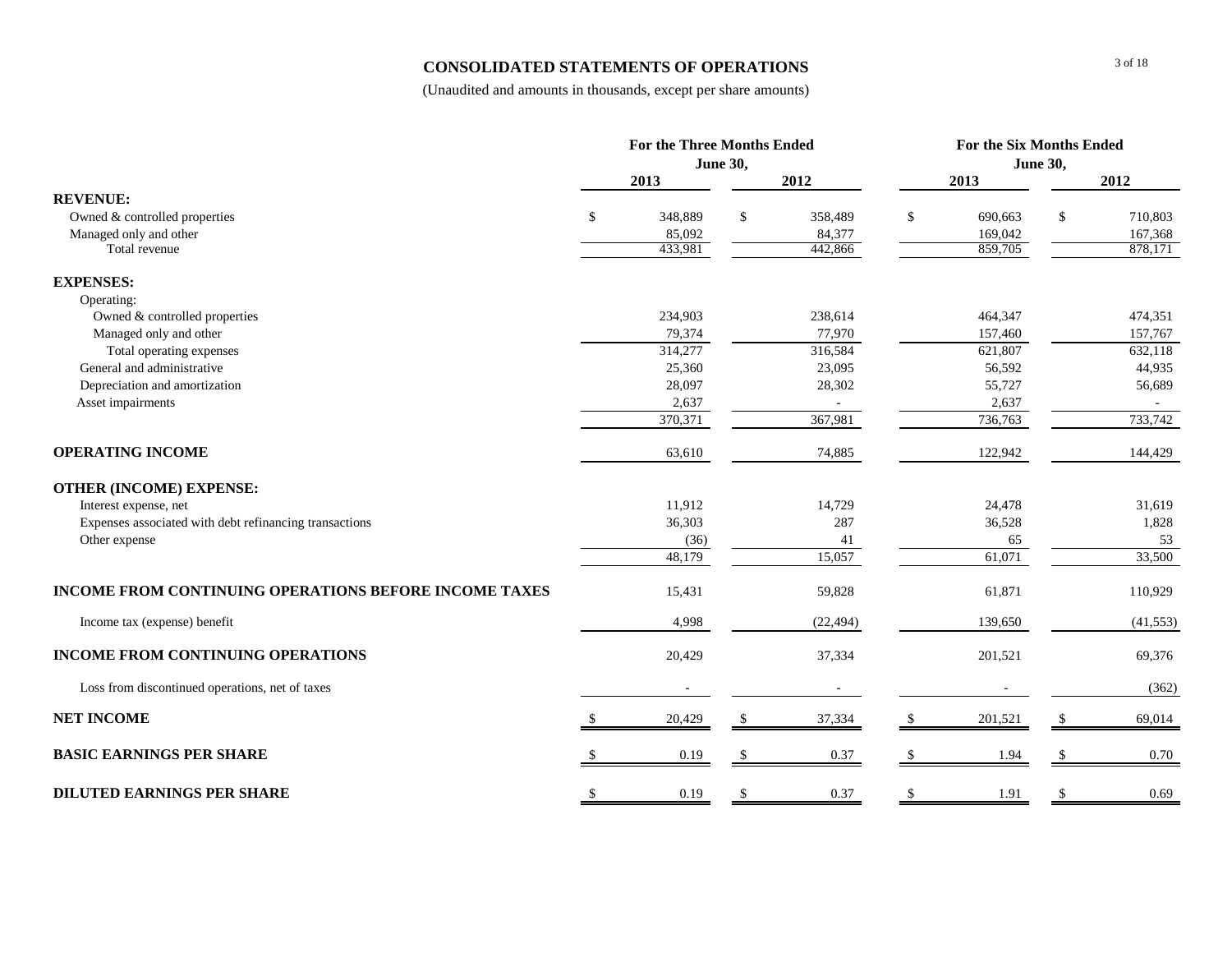#### **RECONCILIATION OF BASIC TO DILUTED EARNINGS PER SHARE**

|                                                                                    |                 | <b>For the Three Months Ended</b> |              |         | <b>For the Six Months Ended</b> |                          |              |         |  |
|------------------------------------------------------------------------------------|-----------------|-----------------------------------|--------------|---------|---------------------------------|--------------------------|--------------|---------|--|
|                                                                                    | <b>June 30,</b> |                                   |              |         | <b>June 30,</b>                 |                          |              |         |  |
|                                                                                    |                 | 2013                              |              | 2012    |                                 | 2013                     |              | 2012    |  |
| Basic:                                                                             |                 |                                   |              |         |                                 |                          |              |         |  |
| Income from continuing operations                                                  | \$              | 20,429                            | \$           | 37,334  | \$                              | 201,521                  | \$           | 69,376  |  |
| Loss from discontinued operations, net of taxes                                    |                 |                                   |              |         |                                 |                          |              | (362)   |  |
| Net income                                                                         | \$              | 20,429                            | \$           | 37,334  | \$                              | 201,521                  | \$           | 69,014  |  |
| Diluted:                                                                           |                 |                                   |              |         |                                 |                          |              |         |  |
| Income from continuing operations                                                  | \$              | 20,429                            | \$           | 37,334  | \$                              | 201,521                  | \$           | 69,376  |  |
| Loss from discontinued operations, net of taxes                                    |                 |                                   |              |         |                                 |                          |              | (362)   |  |
| Diluted net income                                                                 |                 | 20,429                            | \$           | 37,334  | \$                              | 201,521                  | \$           | 69,014  |  |
| Basic:                                                                             |                 |                                   |              |         |                                 |                          |              |         |  |
| Weighted average common shares outstanding                                         |                 | 107,812                           |              | 99,968  |                                 | 104,156                  |              | 99,805  |  |
| Unvested restricted common stock                                                   |                 | (412)                             |              | (398)   |                                 | (401)                    |              | (374)   |  |
| Weighted average common shares outstanding-basic                                   |                 | 107,400                           |              | 99,570  |                                 | 103,755                  |              | 99,431  |  |
| Diluted:                                                                           |                 |                                   |              |         |                                 |                          |              |         |  |
| Weighted average common shares outstanding-basic<br>Effect of dilutive securities: |                 | 107,400                           |              | 99,570  |                                 | 103,755                  |              | 99,431  |  |
| Stock options                                                                      |                 | 1,284                             |              | 767     |                                 | 1,420                    |              | 699     |  |
| Restricted stock-based compensation                                                |                 | 307                               |              | 128     |                                 | 258                      |              | 146     |  |
| Weighted average shares and assumed conversions-diluted                            |                 | 108,991                           |              | 100,465 |                                 | 105,433                  |              | 100,276 |  |
| Basic earnings per share:                                                          |                 |                                   |              |         |                                 |                          |              |         |  |
| Income from continuing operations                                                  | \$              | 0.19                              | \$           | 0.37    | \$                              | 1.94                     | \$           | 0.70    |  |
| Loss from discontinued operations, net of taxes                                    |                 |                                   |              |         |                                 | $\overline{\phantom{a}}$ |              | $\sim$  |  |
| Net income                                                                         | \$.             | 0.19                              | $\mathbb{S}$ | 0.37    | $\mathbb{S}$                    | 1.94                     | $\mathbb{S}$ | 0.70    |  |
| Diluted earnings per share:                                                        |                 |                                   |              |         |                                 |                          |              |         |  |
| Income from continuing operations                                                  | \$              | 0.19                              | \$           | 0.37    | \$                              | 1.91                     | \$           | 0.69    |  |
| Loss from discontinued operations, net of taxes                                    |                 |                                   |              |         |                                 |                          |              |         |  |
| Net income                                                                         | $\mathbb{S}$    | 0.19                              | \$           | 0.37    | \$                              | 1.91                     | \$           | 0.69    |  |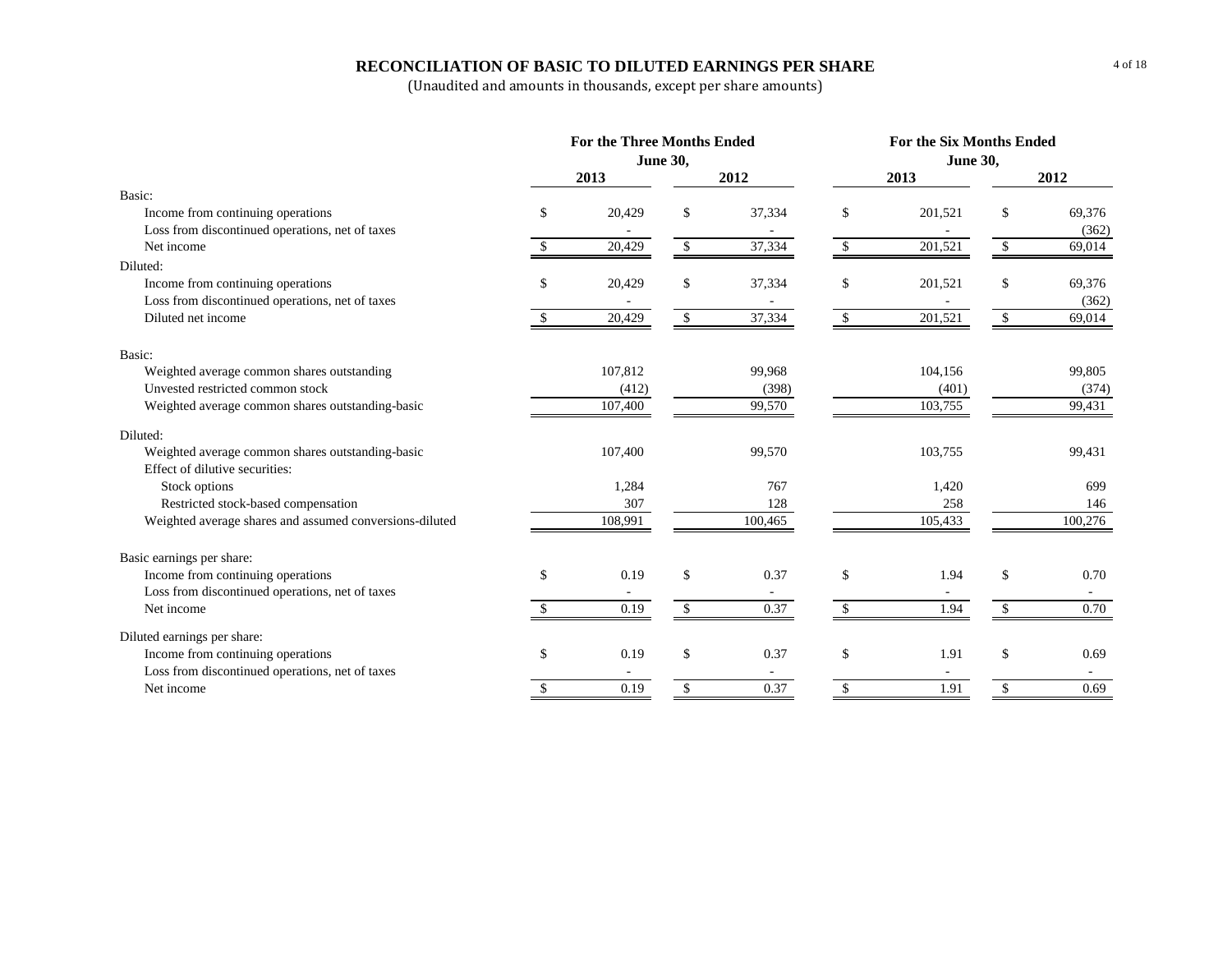### **CALCULATION OF ADJUSTED DILUTED EARNINGS PER SHARE**

|                                                                                      | For the Three Months Ended<br><b>June 30,</b> |                          |    |         | For the Six Months Ended<br><b>June 30,</b> |           |    |                          |
|--------------------------------------------------------------------------------------|-----------------------------------------------|--------------------------|----|---------|---------------------------------------------|-----------|----|--------------------------|
|                                                                                      |                                               | 2013                     |    | 2012    |                                             | 2013      |    | 2012                     |
| Net Income                                                                           | \$                                            | 20,429                   | \$ | 37,334  | \$                                          | 201,521   | \$ | 69,014                   |
| Special items:                                                                       |                                               |                          |    |         |                                             |           |    |                          |
| Expenses associated with debt refinancing transactions, net                          |                                               | 33,092                   |    | 179     |                                             | 33,299    |    | 1,144                    |
| Expenses associated with REIT conversion, net                                        |                                               | 1,641                    |    | 343     |                                             | 9,118     |    | 376                      |
| Asset impairments, net                                                               |                                               | 1,911                    |    |         |                                             | 1,911     |    | $\overline{\phantom{0}}$ |
| Income tax benefit for reversal of deferred taxes due to REIT conversion             |                                               | $\overline{\phantom{a}}$ |    |         |                                             | (137,686) |    |                          |
| Diluted adjusted net income                                                          |                                               | 57,073                   |    | 37,856  |                                             | 108,163   |    | 70,534                   |
| Weighted average common shares outstanding - basic<br>Effect of dilutive securities: |                                               | 107,400                  |    | 99,570  |                                             | 103,755   |    | 99,431                   |
| Stock options                                                                        |                                               | 1,284                    |    | 767     |                                             | 1,420     |    | 699                      |
| Restricted stock-based compensation                                                  |                                               | 307                      |    | 128     |                                             | 258       |    | 146                      |
|                                                                                      |                                               |                          |    |         |                                             |           |    |                          |
| Weighted average shares and assumed conversions - diluted                            |                                               | 108,991                  |    | 100,465 |                                             | 105,433   |    | 100,276                  |
| <b>Adjusted Diluted Earnings Per Share</b>                                           |                                               | 0.52                     |    | 0.38    |                                             | 1.03      |    | 0.70                     |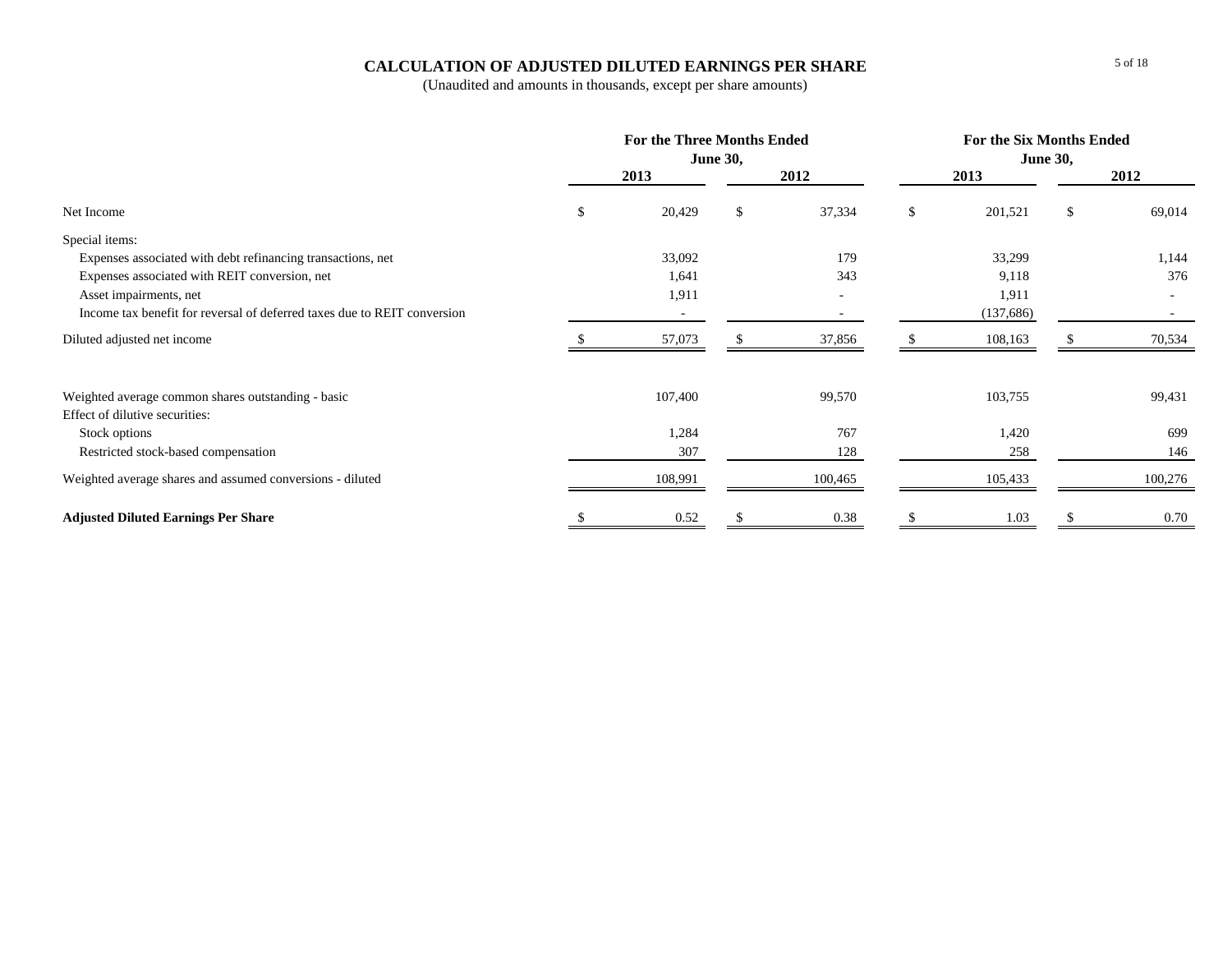## **FUNDS FROM OPERATIONS**

(Unaudited and amounts in thousands, except per share amounts)

|                                                                          | For the Three Months Ended June 30, |     |         |               | For the Six Months Ended June 30, |     |         |  |
|--------------------------------------------------------------------------|-------------------------------------|-----|---------|---------------|-----------------------------------|-----|---------|--|
|                                                                          | 2013                                |     | 2012    |               | 2013                              |     | 2012    |  |
| <b>FUNDS FROM OPERATIONS:</b>                                            |                                     |     |         |               |                                   |     |         |  |
| Net income                                                               | 20,429                              | \$  | 37,334  | \$            | 201,521                           | \$. | 69,014  |  |
| Depreciation of real estate assets                                       | 20,114                              |     | 19,646  |               | 39,861                            |     | 38,989  |  |
| Funds From Operations                                                    | 40,543                              | \$. | 56,980  | <sup>\$</sup> | 241,382                           |     | 108,003 |  |
| Expenses associated with debt refinancing transactions, net              | 33,092                              |     | 179     |               | 33,299                            |     | 1,144   |  |
| Expenses associated with REIT conversion, net                            | 1,641                               |     | 343     |               | 9,118                             |     | 376     |  |
| Asset impairments, net                                                   | 1,911                               |     |         |               | 1,911                             |     |         |  |
| Income tax benefit for reversal of deferred taxes due to REIT conversion |                                     |     |         |               | (137, 686)                        |     |         |  |
| Normalized Funds From Operations                                         | 77,187                              | \$  | 57,502  | \$            | 148,024                           | \$  | 109,523 |  |
| Maintenance capital expenditures on real estate assets                   | (4,396)                             |     | (5,489) |               | (8,530)                           |     | (7,601) |  |
| Stock-based compensation                                                 | 3,193                               |     | 3,259   |               | 6,398                             |     | 5,888   |  |
| Amortization of debt costs and other non-cash interest                   | 919                                 |     | 1,071   |               | 1,966                             |     | 2,224   |  |
| <b>Adjusted Funds From Operations</b>                                    | 76,903                              |     | 56,343  | -S            | 147,858                           |     | 110,034 |  |
| <b>NORMALIZED FUNDS FROM OPERATIONS PER SHARE:</b>                       |                                     |     |         |               |                                   |     |         |  |
| Basic                                                                    | 0.72                                |     | 0.58    |               | 1.43                              |     | 1.10    |  |
| Diluted                                                                  | 0.71                                |     | 0.57    |               | 1.40                              |     | 1.09    |  |
| <b>ADJUSTED FUNDS FROM OPERATIONS PER SHARE:</b>                         |                                     |     |         |               |                                   |     |         |  |
| Basic                                                                    | 0.72                                |     | 0.57    |               | 1.43                              |     | 1.11    |  |
| Diluted                                                                  | 0.71                                |     | 0.56    |               | 1.40                              |     | 1.10    |  |

FFO and AFFO are widely accepted non-GAAP supplemental measures of REIT performance following the standards established by the National Association of Real Estate Investment Trusts (NAREIT). CCA believes that FFO and AFFO are important operating measures that supplement discussion and analysis of the Company's results of operations and are used to review and assess operating performance of the Company and its correctional facilities and their management teams. NAREIT defines FFO as net income computed in accordance with generally accepted accounting principles, excluding gains (or losses) from sales of property and extraordinary items, plus depreciation and amortization of real estate and impairment of depreciable real estate. Because the historical cost accounting convention used for real estate assets requires depreciation (except on land), this accounting presentation assumes that the value of real estate assets diminishes at a level rate over time. Because of the unique structure, design and use of the Company's correctional facilities, management believes that assessing performance of the Company's correctional facilities without the impact of depreciation or amortization is useful. CCA may make adjustments to FFO from time to time for certain other income and expenses that it considers non-recurring, infrequent or unusual, even though such items may require cash settlement, because such items do not reflect a necessary component of the ongoing operations of the Company. Normalized FFO excludes the effects of such items. CCA calculates AFFO by adding to Normalized FFO non-cash expenses such as the amortization of deferred financing costs and stock-based compensation, and by subtracting from Normalized FFO recurring real estate expenditures that are capitalized and then amortized, but which are necessary to maintain a REIT's properties and its revenue stream. Some of these capital expenditures contain a discretionary element with respect to when they are incurred, while others may be more urgent. Therefore, these capital expenditures may fluctuate from quarter to quarter, depending on the nature of the expenditures required, seasonal factors such as weather, and budgetary conditions. Other companies may calculate FFO, Normalized FFO, and AFFO differently than the Company does, or adjust for other items, and therefore comparability may be limited. FFO, Normalized FFO, and AFFO and their corresponding per share measures are not measures of performance under GAAP, and should not be considered as an alternative to cash flows from operating activities, a measure of liquidity or an alternative to net income as indicators of the Company's operating performance or any other measure of performance derived in accordance with GAAP. This data should be read in conjunction with the Company's consolidated financial statements and related notes included in its filings with the Securities and Exchange Commission.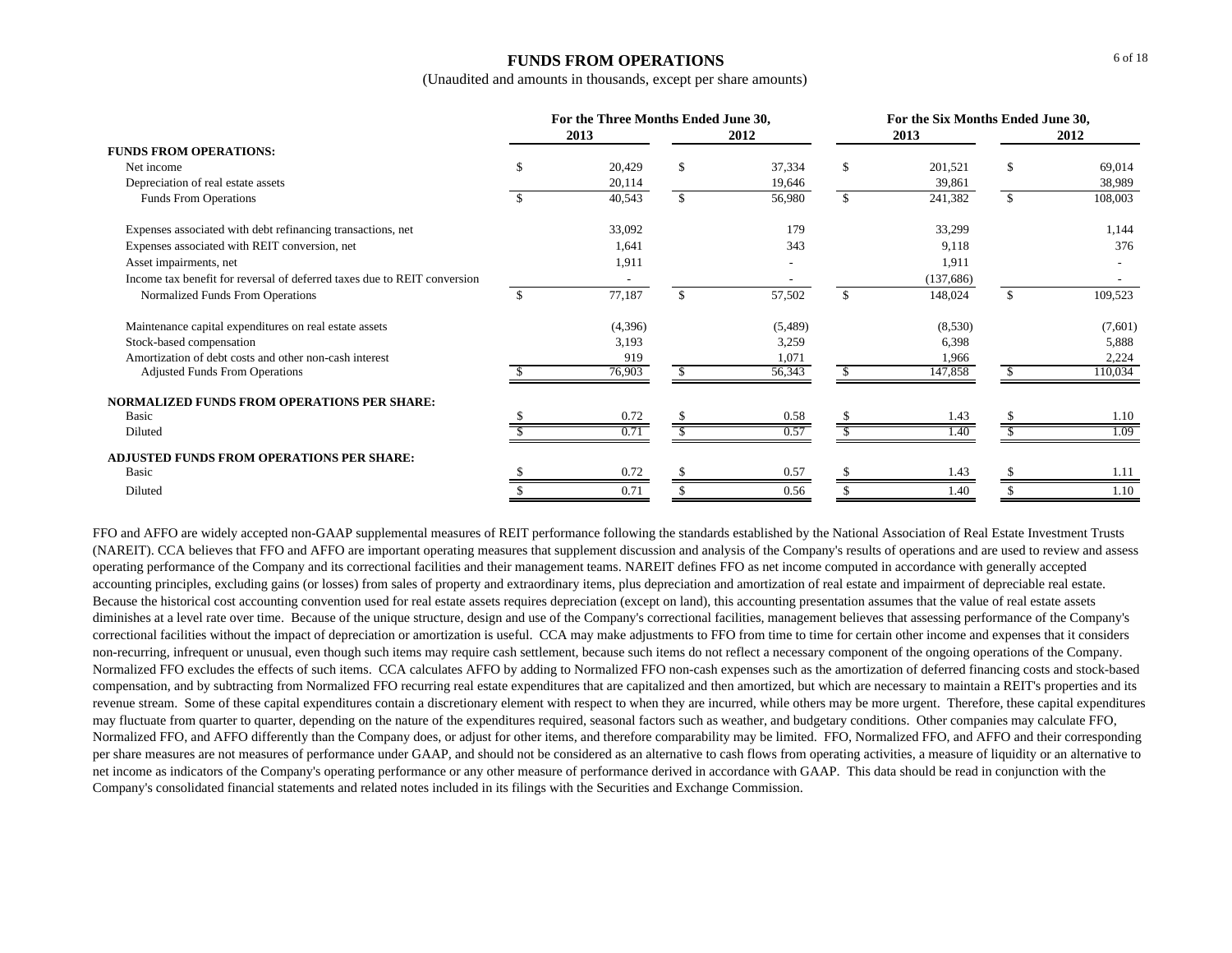### **SELECTED FINANCIAL INFORMATION**

|                                                                                                                                              | June 30, 2013            |                                       | <b>March 31, 2013</b>                    |                                       | <b>December 31, 2012</b>                |                                      | September 30, 2012      |                                      | June 30, 2012                  |                                      |
|----------------------------------------------------------------------------------------------------------------------------------------------|--------------------------|---------------------------------------|------------------------------------------|---------------------------------------|-----------------------------------------|--------------------------------------|-------------------------|--------------------------------------|--------------------------------|--------------------------------------|
| <b>BALANCE SHEET:</b><br>Property and equipment<br>Accumulated depreciation and amortization<br>Property and equipment, net                  | \$<br>$\mathbf{\hat{S}}$ | 3,588,675<br>(1,049,850)<br>2,538,825 | $\mathbb{S}$<br>$\overline{\mathcal{S}}$ | 3,577,198<br>(1,025,237)<br>2,551,961 | $\mathbb{S}$<br>$\sqrt{3}$              | 3,567,967<br>(999, 176)<br>2,568,791 | \$<br>$\sqrt{3}$        | 3,564,952<br>(982, 933)<br>2,582,019 | \$<br>$\overline{\mathcal{S}}$ | 3,546,780<br>(954, 528)<br>2,592,252 |
| Total assets                                                                                                                                 | \$                       | 2,917,160                             | \$                                       | 2,936,375                             | \$                                      | 2,974,742                            | \$                      | 2,967,675                            | \$                             | 2,996,002                            |
| Maintenance & technology capital expenditures for the quarter ended                                                                          | \$                       | 8,897                                 | $\mathbb S$                              | 7,150                                 | \$                                      | 13,283                               | \$                      | 10,205                               | \$                             | 12,051                               |
| Total debt                                                                                                                                   | \$                       | 1,150,000                             | $\mathbb{S}$                             | 1,016,948                             | \$                                      | 1,111,545                            | \$                      | 1,131,152                            | \$                             | 1,190,764                            |
| Equity book value                                                                                                                            | \$                       | 1,501,189                             | \$                                       | 1,661,902                             | \$                                      | 1,521,620                            | \$                      | 1,492,078                            | \$                             | 1,464,570                            |
| LIQUIDITY:                                                                                                                                   |                          |                                       |                                          |                                       |                                         |                                      |                         |                                      |                                |                                      |
| Cash and cash equivalents                                                                                                                    | \$                       | 37,875                                | \$                                       | 60,330                                | \$                                      | 62,897                               | \$                      | 59,242                               | \$                             | 63,130                               |
| Availability under revolving credit facility                                                                                                 | \$                       | 399,833                               | \$                                       | 314,333                               | $\mathbb{S}$                            | 103,998                              | $\mathcal{S}$           | 123,998                              | \$                             | 111.724                              |
| <b>CAPITALIZATION:</b><br>Common shares outstanding<br>Common share price at end of period<br>Market value of common equity at end of period | -\$<br>$\mathsf{\$}$     | 115,418<br>33.87<br>3,909,208         | $\sqrt{3}$<br>$\sqrt{\frac{1}{2}}$       | 101,102<br>39.07<br>3,950,055         | $\boldsymbol{\mathsf{S}}$<br>$\sqrt{3}$ | 100,105<br>35.47<br>3,550,724        | \$<br>$\sqrt{3}$        | 100,048<br>33.45<br>3,346,606        | -\$<br>$\sqrt{\frac{2}{n}}$    | 99.977<br>29.45<br>2,944,323         |
|                                                                                                                                              | $\mathbb{S}$             |                                       |                                          |                                       |                                         |                                      |                         |                                      |                                |                                      |
| Total equity market capitalization                                                                                                           |                          | 3,909,208                             | $\mathsf{\$}$                            | 3,950,055                             | $\mathcal{L}$                           | 3,550,724                            | $\sqrt[6]{3}$           | 3,346,606                            | $\mathbb{S}$                   | 2,944,323                            |
| Total market capitalization (market value of equity plus debt)                                                                               | $\mathbb{S}$             | 5,059,208                             | \$                                       | 4,967,003                             | \$                                      | 4,662,269                            | $\mathbb{S}$            | 4,477,758                            | \$                             | 4,135,087                            |
| Regular Dividends                                                                                                                            | \$                       | 55,644                                | $\mathbb{S}$                             | 53,844                                | $\mathbb{S}$                            | 20,084                               | \$                      | 20,078                               | \$                             | 20,060                               |
| Dividends per common share                                                                                                                   | $\mathcal{S}$            | 0.48                                  | \$                                       | 0.53                                  | \$                                      | 0.20                                 | \$                      | 0.20                                 | \$                             | 0.20                                 |
| <b>EBITDA</b>                                                                                                                                | \$                       | 55,440                                | $\mathbb S$                              | 86,636                                | \$                                      | 109,014                              | \$                      | 108,754                              | \$                             | 102,859                              |
| <b>ADJUSTED EBITDA</b>                                                                                                                       | \$                       | 96,143                                | \$                                       | 94,922                                | \$                                      | 111,443                              | \$                      | 110,232                              | \$                             | 103,696                              |
| <b>NORMALIZED FUNDS FROM OPERATIONS</b>                                                                                                      | $\mathcal{S}$            | 77,187                                | \$                                       | 70,837                                | \$                                      | 64,198                               | \$                      | 63,289                               | \$                             | 57,502                               |
| Basic normalized funds from operations per share                                                                                             | S                        | 0.72                                  | \$                                       | 0.71                                  | \$                                      | 0.64                                 | \$                      | 0.64                                 |                                | 0.58                                 |
| Diluted normalized funds from operations per share                                                                                           | $\overline{\mathcal{S}}$ | 0.71                                  | $\overline{\mathcal{S}}$                 | 0.70                                  | $\overline{\mathcal{S}}$                | 0.64                                 | $\overline{\$}$         | 0.63                                 | $\overline{\$}$                | 0.57                                 |
| FFO PAYOUT RATIO                                                                                                                             |                          | 67.6%                                 |                                          | 75.7%                                 |                                         | 31.3%                                |                         | 31.7%                                |                                | 35.1%                                |
| <b>ADJUSTED FUNDS FROM OPERATIONS</b>                                                                                                        | <sup>\$</sup>            | 76,903                                | $\mathbb{S}$                             | 70,955                                | \$                                      | 62,008                               | \$                      | 62,937                               | \$                             | 56,343                               |
| Basic adjusted funds from operations per share                                                                                               | -S                       | 0.72                                  | \$                                       | 0.71                                  | \$                                      | 0.62                                 | -\$                     | 0.63                                 | \$                             | 0.57                                 |
| Diluted adjusted funds from operations per share                                                                                             | -\$                      | 0.71                                  | $\sqrt{3}$                               | 0.70                                  | $\overline{\mathbf{s}}$                 | 0.61                                 | $\overline{\mathbf{s}}$ | 0.62                                 | \$                             | 0.56                                 |
| AFFO PAYOUT RATIO                                                                                                                            |                          | 67.6%                                 |                                          | 75.7%                                 |                                         | 32.8%                                |                         | 32.3%                                |                                | 35.7%                                |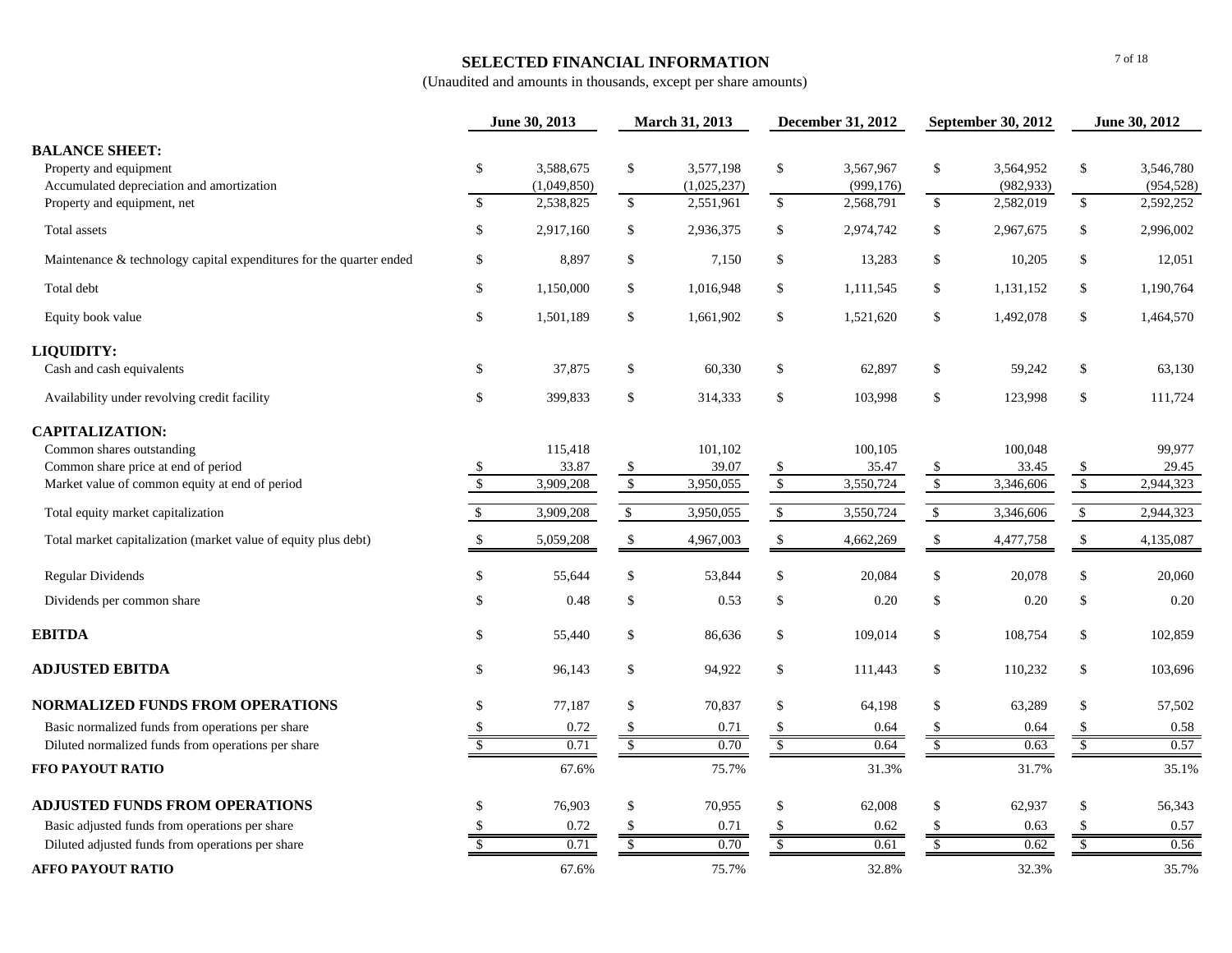### **SELECTED FINANCIAL INFORMATION**

|                                             |                           | For the Three Months Ended June 30, |            |           | For the Six Months Ended June 30, |            |                         |            |
|---------------------------------------------|---------------------------|-------------------------------------|------------|-----------|-----------------------------------|------------|-------------------------|------------|
|                                             |                           | 2013                                |            | 2012      |                                   | 2013       |                         | 2012       |
| Number of days per period                   |                           | 91                                  |            | 91        |                                   | 181        |                         | 182        |
| <b>ALL FACILITIES:</b>                      |                           |                                     |            |           |                                   |            |                         |            |
| Average available beds                      |                           | 92,497                              |            | 92,043    |                                   | 92,497     |                         | 91,574     |
| Average compensated occupancy               |                           | 86.5%                               |            | 89.0%     |                                   | 86.2%      |                         | 88.8%      |
| Total compensated man-days                  |                           | 7,283,380                           |            | 7,454,068 |                                   | 14,430,958 |                         | 14,805,112 |
| Revenue per compensated man-day             | \$                        | 59.44                               | \$         | 59.22     | $\$$                              | 59.43      | \$                      | 59.14      |
| Operating expenses per compensated man-day: |                           |                                     |            |           |                                   |            |                         |            |
| Fixed expense                               |                           | 32.61                               |            | 31.61     |                                   | 32.52      |                         | 31.90      |
| Variable expense                            |                           | 9.92                                |            | 10.26     |                                   | 9.96       |                         | 10.16      |
| Total                                       |                           | 42.53                               |            | 41.87     |                                   | 42.48      |                         | 42.06      |
| Operating income per compensated man-day    |                           | 16.91                               |            | 17.35     |                                   | 16.95      |                         | 17.08      |
| Operating margin                            |                           | 28.4%                               |            | 29.3%     |                                   | 28.5%      |                         | 28.9%      |
| DEPRECIATION AND AMORTIZATION:              |                           |                                     |            |           |                                   |            |                         |            |
| Depreciation expense on real estate         |                           | 20,114                              |            | 19,646    |                                   | 39,861     |                         | 38,989     |
| Other depreciation expense                  |                           | 8,017                               |            | 8,690     |                                   | 15,934     |                         | 17,768     |
| Amortization of negative contract values    |                           | (34)                                |            | (34)      |                                   | (68)       |                         | (68)       |
| Depreciation and amortization               | $\sqrt[6]{\frac{1}{2}}$   | 28,097                              | $\sqrt{3}$ | 28,302    | $\sqrt{3}$                        | 55,727     | $\sqrt[6]{\frac{1}{2}}$ | 56,689     |
| <b>NET OPERATING INCOME:</b>                |                           |                                     |            |           |                                   |            |                         |            |
| Revenue                                     |                           |                                     |            |           |                                   |            |                         |            |
| Owned & controlled properties               | $\mathbf{\hat{S}}$        | 348,889                             | \$         | 358,489   | \$                                | 690,663    | $\mathbb{S}$            | 710,803    |
| Managed only and other                      |                           | 85,092                              |            | 84,377    |                                   | 169,042    |                         | 167,368    |
| <b>Total revenues</b>                       |                           | 433,981                             |            | 442,866   |                                   | 859,705    |                         | 878,171    |
| <b>Operating Expenses</b>                   |                           |                                     |            |           |                                   |            |                         |            |
| Owned & controlled properties               |                           | 234,903                             |            | 238,614   |                                   | 464,347    |                         | 474,351    |
| Managed only and other                      |                           | 79,374                              |            | 77,970    |                                   | 157,460    |                         | 157,767    |
| Total operating expenses                    |                           | 314,277                             |            | 316,584   |                                   | 621,807    |                         | 632,118    |
| Facility Net Operating Income               |                           |                                     |            |           |                                   |            |                         |            |
| Owned & controlled properties               |                           | 113,986                             |            | 119,875   |                                   | 226,316    |                         | 236,452    |
| Managed only and other                      |                           | 5,718                               |            | 6,407     |                                   | 11,582     |                         | 9,601      |
| Total net operating income                  | $\boldsymbol{\mathsf{S}}$ | 119,704                             | \$         | 126,282   | \$                                | 237,898    | \$                      | 246,053    |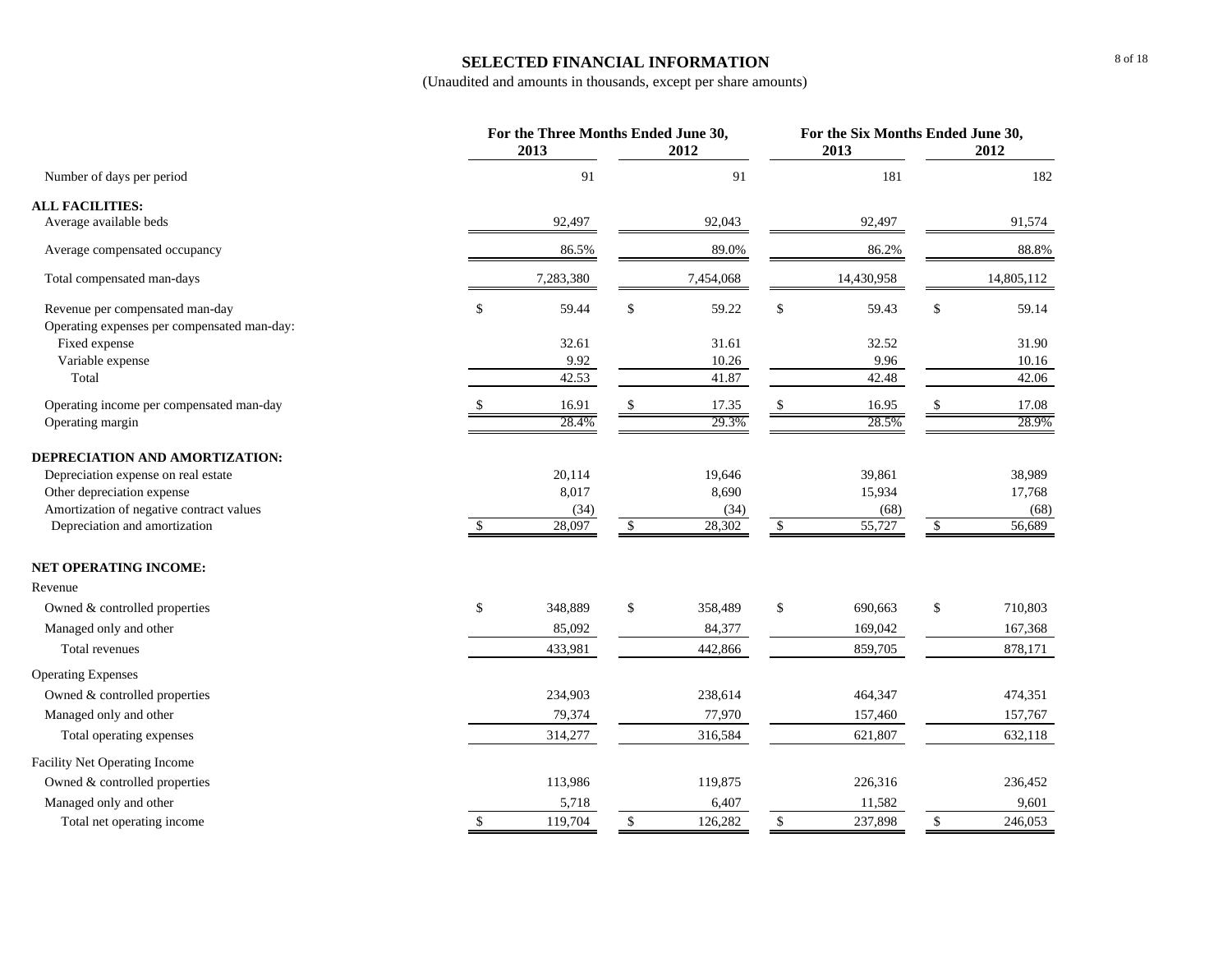#### **SEGMENTED DATA**

|                                             | For the Three Months Ended June 30, |               |           |               |            | For the Six Months Ended June 30, |            |  |
|---------------------------------------------|-------------------------------------|---------------|-----------|---------------|------------|-----------------------------------|------------|--|
|                                             | 2013                                |               | 2012      |               | 2013       |                                   | 2012       |  |
| <b>OWNED AND MANAGED FACILITIES:</b>        |                                     |               |           |               |            |                                   |            |  |
| Corrections revenue                         | \$<br>348,608                       | \$            | 357,938   | \$            | 690,101    | \$                                | 709,701    |  |
| Operating expenses:                         |                                     |               |           |               |            |                                   |            |  |
| Fixed expense                               | 182,602                             |               | 181,125   |               | 358,956    |                                   | 362,260    |  |
| Variable expense                            | 52,046                              |               | 57,103    |               | 104,947    |                                   | 111,606    |  |
| Total                                       | 234,648                             |               | 238,228   |               | 463,903    |                                   | 473,866    |  |
| Facility net operating income               | \$<br>113,960                       | $\mathbb{S}$  | 119,710   | \$            | 226,198    | $\mathbb{S}$                      | 235,835    |  |
| Average available beds                      | 67,975                              |               | 67,521    |               | 67,975     |                                   | 67,052     |  |
| Average compensated occupancy               | 82.9%                               |               | 86.2%     |               | 82.4%      |                                   | 86.0%      |  |
| Total compensated man-days                  | 5,130,281                           |               | 5,295,211 |               | 10,141,056 |                                   | 10,495,630 |  |
| Revenue per compensated man-day             | \$<br>67.95                         | \$            | 67.60     | \$            | 68.05      | $\mathbb{S}$                      | 67.62      |  |
| Operating expenses per compensated man-day: |                                     |               |           |               |            |                                   |            |  |
| Fixed                                       | 35.59                               |               | 34.21     |               | 35.40      |                                   | 34.52      |  |
| Variable                                    | 10.14                               |               | 10.78     |               | 10.35      |                                   | 10.63      |  |
| Total                                       | 45.73                               |               | 44.99     |               | 45.75      |                                   | 45.15      |  |
| Operating income per compensated man-day    | 22.22                               | $\mathcal{S}$ | 22.61     | \$            | 22.30      | \$                                | 22.47      |  |
| Operating margin                            | 32.7%                               |               | 33.4%     |               | 32.8%      |                                   | 33.2%      |  |
| <b>MANAGED ONLY FACILITIES:</b>             |                                     |               |           |               |            |                                   |            |  |
| Corrections revenue                         | \$<br>84,286                        | \$            | 83,476    | \$            | 167,599    | \$                                | 165,884    |  |
| Operating expenses:                         |                                     |               |           |               |            |                                   |            |  |
| Fixed expense                               | 54,886                              |               | 54,497    |               | 110,312    |                                   | 110,091    |  |
| Variable expense                            | 20,202                              |               | 19,351    |               | 38,826     |                                   | 38,814     |  |
| Total                                       | 75,088                              |               | 73,848    |               | 149,138    |                                   | 148,905    |  |
| Facility net operating income               | 9,198                               | -S            | 9,628     | \$            | 18,461     | \$                                | 16,979     |  |
| Average available beds                      | 24,522                              |               | 24,522    |               | 24,522     |                                   | 24,522     |  |
| Average compensated occupancy               | 96.5%                               |               | 96.7%     |               | 96.7%      |                                   | 96.6%      |  |
| Total compensated man-days                  | 2,153,099                           |               | 2,158,857 |               | 4,289,902  |                                   | 4,309,482  |  |
| Revenue per compensated man-day             | \$<br>39.15                         | \$            | 38.67     | $\mathsf{\$}$ | 39.07      | \$                                | 38.49      |  |
| Operating expenses per compensated man-day: |                                     |               |           |               |            |                                   |            |  |
| Fixed expense                               | 25.49                               |               | 25.24     |               | 25.71      |                                   | 25.55      |  |
| Variable expense                            | 9.38                                |               | 8.96      |               | 9.05       |                                   | 9.01       |  |
| Total                                       | 34.87                               |               | 34.20     |               | 34.76      |                                   | 34.56      |  |
| Operating income per compensated man-day    | 4.28                                |               | 4.47      |               | 4.31       |                                   | 3.93       |  |
| Operating margin                            | 10.9%                               |               | 11.6%     |               | 11.0%      |                                   | 10.2%      |  |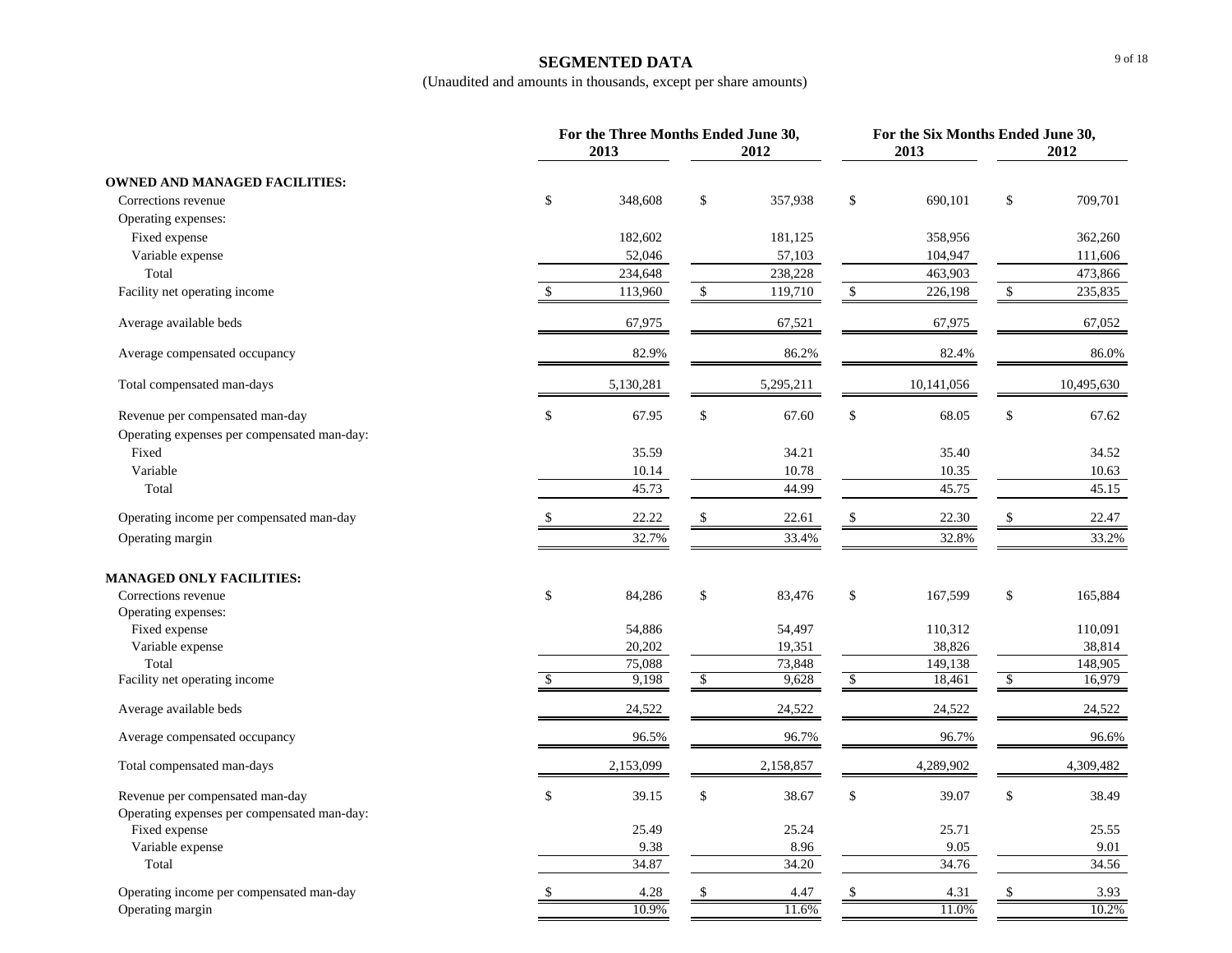# **ANALYSIS OF OUTSTANDING DEBT**

(Unaudited and amounts in thousands)

|                                  | Outstanding<br><b>Balance</b><br>12/31/2012 | Outstanding<br><b>Balance</b><br>6/30/2013 | <b>Stated</b><br><b>Interest</b><br>Rate | <b>Effective</b><br><b>Interest</b><br>1)<br>Rate | <b>Maturity</b><br>Date | Callable/<br>Redeemable                                                                                                                                                                                                              |
|----------------------------------|---------------------------------------------|--------------------------------------------|------------------------------------------|---------------------------------------------------|-------------------------|--------------------------------------------------------------------------------------------------------------------------------------------------------------------------------------------------------------------------------------|
| <b>Fixed Rate:</b>               |                                             |                                            |                                          |                                                   |                         |                                                                                                                                                                                                                                      |
| \$465.0 Million Senior Notes     | 456,545<br>\$                               | \$<br>$\sim$                               | 7.75%                                    | 8.65%                                             | June 2017               | On or prior to June 1, 2012, 35% redeemable at 107.75% with<br>proceeds from equity offerings; on or after June 1, 2013, 100%<br>redeemable at various premium prices until June 1, 2015 at par.                                     |
| \$350.0 Million Senior Notes     |                                             | 350,000                                    | 4.625%                                   | 4.81%                                             | May 2023                | Prior to February 1, 2023, redeemable at a "make-whole"<br>redemption price, plus accrued and unpaid interest; thereafter<br>the notes are redeemable at 100% of the aggregate principal<br>amount plus accrued and unpaid interest. |
| \$325 Million Senior Notes       |                                             | 325,000                                    | 4.125%                                   | 4.39%                                             | April 2020              | Prior to January 1, 2020, redeemable at a "make-whole"<br>redemption price, plus accrued and unpaid interest; thereafter<br>the notes are redeemable at 100% of the aggregate principal<br>amount plus accrued and unpaid interest.  |
| <b>Total Fixed Rate Debt</b>     | 456,545                                     | 675,000                                    |                                          |                                                   |                         |                                                                                                                                                                                                                                      |
| <b>Floating Rate:</b>            |                                             |                                            |                                          |                                                   |                         |                                                                                                                                                                                                                                      |
| <b>Revolving Credit Facility</b> | 655,000                                     | 475,000                                    | 2.01%                                    | 2)<br>2.32%                                       | December 2017           |                                                                                                                                                                                                                                      |
| <b>Grand Total Debt</b>          | 1,111,545                                   | 1,150,000                                  | 3.33%                                    | 3.59%                                             | 6.8                     | 3)                                                                                                                                                                                                                                   |

<sup>1)</sup> Includes amortization of debt issuance costs, net of debt discounts and premiums.

<sup>2)</sup> During March 2013, the Company amended and extended the revolving credit facility to an aggregate capacity of \$900.0 million with a maturity of December 2017. The Company also has \$25.2 million of letters of credit ou reducing the available capacity under the revolving credit facility to \$399.8 million as of June 30, 2013. The Revolving Credit facility currently bears interest at LIBOR plus a margin of 1.50%.

<sup>3)</sup> Represents the weighted average debt maturity in years.

*Debt Maturity Schedule at June 30, 2013:*

| Year              | <b>Total Debt</b><br><b>Maturing</b> | % of Debt<br><b>Maturing</b> | % of Debt<br><b>Maturing</b> |
|-------------------|--------------------------------------|------------------------------|------------------------------|
| 2013              |                                      | $0.00\%$                     | 0.00%                        |
| 2014              |                                      | $0.00\%$                     | $0.00\%$                     |
| 2015              |                                      | $0.00\%$                     | $0.00\%$                     |
| 2016              |                                      | $0.00\%$                     | $0.00\%$                     |
| 2017              | 475,000                              | 41.30%                       | 41.30%                       |
| <b>Thereafter</b> | 675,000                              | 58.70%                       | 100.00%                      |
|                   | \$<br>1,150,000                      | 100.00%                      |                              |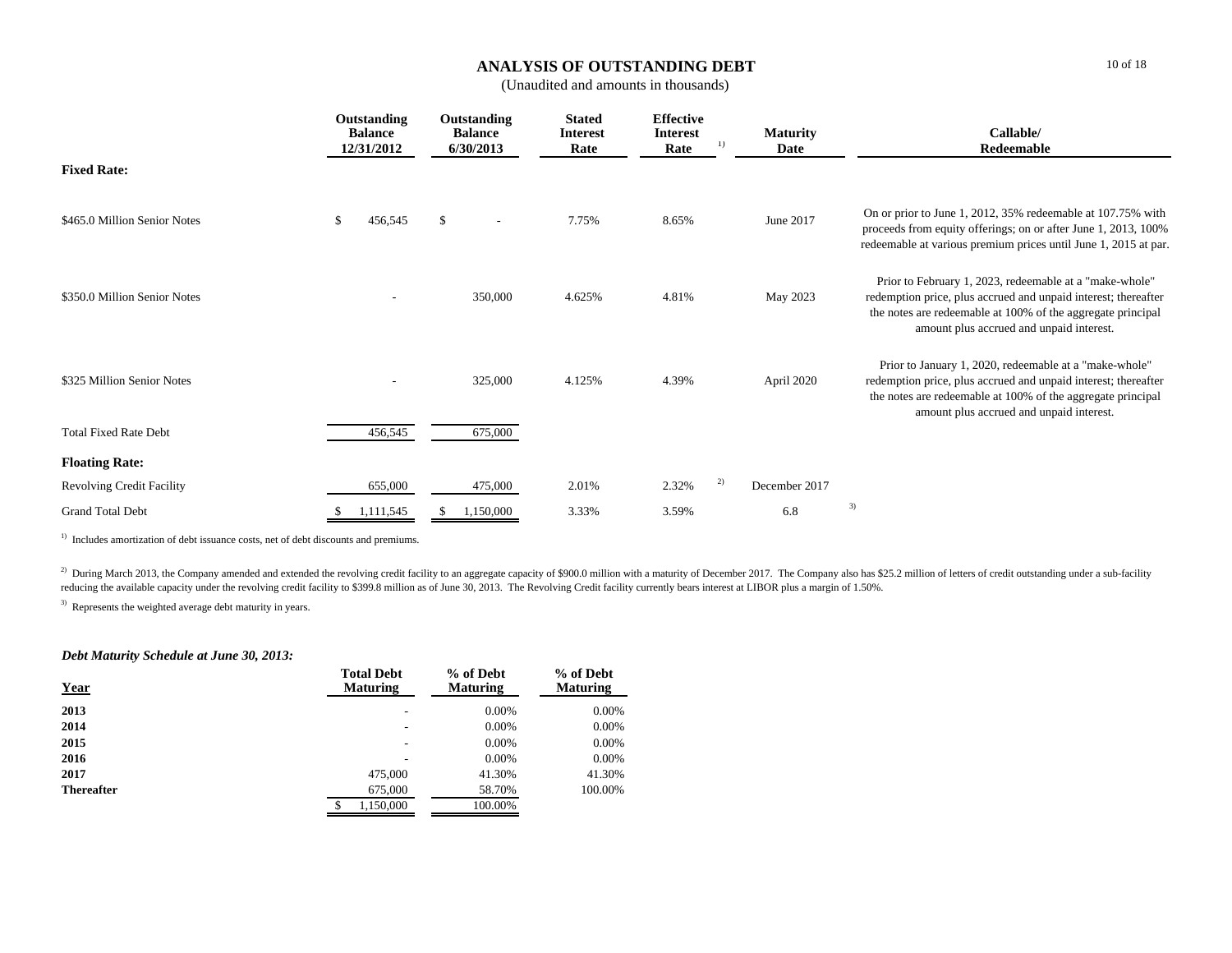### **SELECTED OPERATING RATIOS**

(Unaudited and amounts in thousands, except per share amounts)

|                                                                                                                             | <b>For the Three Months Ended</b><br><b>June 30,</b> |         |              |         | <b>For the Six Months Ended</b><br><b>June 30,</b> |                          |               |         |
|-----------------------------------------------------------------------------------------------------------------------------|------------------------------------------------------|---------|--------------|---------|----------------------------------------------------|--------------------------|---------------|---------|
|                                                                                                                             |                                                      | 2013    |              | 2012    |                                                    | 2013                     |               | 2012    |
| <b>COVERAGE RATIOS:</b>                                                                                                     |                                                      |         |              |         |                                                    |                          |               |         |
| Interest coverage ratio (Adjusted EBITDA/Interest incurred) (x)                                                             |                                                      | 8.2     |              | 7.2     |                                                    | 8.0                      |               | 6.5     |
| Fixed charge coverage ratio (Adjusted EBITDA/(Interest incurred $+$ Scheduled prin pmts)) (x)                               |                                                      | 8.2     |              | 7.2     |                                                    | 8.0                      |               | 6.5     |
| Senior debt coverage ratio (Senior debt/Annualized Adjusted EBITDA) (x)                                                     |                                                      | 3.0     |              | 2.9     |                                                    | 3.0                      |               | 3.0     |
| Total debt coverage ratio (Total debt/Annualized Adjusted EBITDA) (x)                                                       |                                                      | 3.0     |              | 2.9     |                                                    | 3.0                      |               | 3.0     |
| Accounts receivable turnover (Annualized revenues/Accounts receivable) (x)                                                  |                                                      | 7.4     |              | 7.1     |                                                    | 7.4                      |               | 7.0     |
| <b>DEBT/EQUITY RATIOS:</b>                                                                                                  |                                                      |         |              |         |                                                    |                          |               |         |
| Total debt/Total market capitalization                                                                                      |                                                      | 22.7%   |              | 28.8%   |                                                    | 22.7%                    |               | 28.8%   |
| Total debt/Equity market capitalization                                                                                     |                                                      | 29.4%   |              | 40.4%   |                                                    | 29.4%                    |               | 40.4%   |
| Total debt/Book equity capitalization                                                                                       |                                                      | 76.6%   |              | 81.3%   |                                                    | 76.6%                    |               | 81.3%   |
| Total debt/Gross book value of real estate assets                                                                           |                                                      | 32.0%   |              | 33.5%   |                                                    | 32.0%                    |               | 33.5%   |
| <b>RETURN ON INVESTMENT RATIOS:</b>                                                                                         |                                                      |         |              |         |                                                    |                          |               |         |
| Annualized return on operating real estate investments                                                                      |                                                      |         |              |         |                                                    |                          |               |         |
| (Annualized Adjusted EBITDA/Average operating real estate investments (undepreciated book value)*)                          |                                                      | 10.7%   |              | 11.7%   |                                                    | 10.7%                    |               | 11.4%   |
| Annualized return on total assets                                                                                           |                                                      |         |              |         |                                                    |                          |               |         |
| (Annualized Adjusted EBITDA/Average total assets (undepreciated book value)*)                                               |                                                      | 9.7%    |              | 10.6%   |                                                    | 9.6%                     |               | 10.2%   |
| <b>OVERHEAD RATIOS:</b>                                                                                                     |                                                      |         |              |         |                                                    |                          |               |         |
| Annualized general & administrative expenses (excl. REIT conversion costs)/Average total assets (undepreciated book value)* |                                                      | 2.4%    |              | 2.3%    |                                                    | 2.4%                     |               | 2.3%    |
| General & administrative expenses (excluding REIT conversion costs)/Total revenues                                          |                                                      | 5.4%    |              | 5.1%    |                                                    | 5.4%                     |               | 5.0%    |
| <u>INTEREST EXPENSE, NET:</u>                                                                                               |                                                      |         |              |         |                                                    |                          |               |         |
| Interest income from continuing operations                                                                                  | \$                                                   | (642)   | \$           | (643)   | \$                                                 | (992)                    | \$            | (1,103) |
| Interest incurred                                                                                                           |                                                      | 11,795  |              | 14,439  |                                                    | 23,805                   |               | 31,133  |
| Amortization of debt costs and other non-cash interest                                                                      |                                                      | 919     |              | 1,071   |                                                    | 1,966                    |               | 2,224   |
| Capitalized interest                                                                                                        |                                                      | (160)   |              | (138)   |                                                    | (301)                    |               | (635)   |
| Interest expense, net                                                                                                       | -S                                                   | 11,912  | \$           | 14,729  | \$                                                 | 24,478                   | <sup>\$</sup> | 31,619  |
| EBITDA CALCULATION:                                                                                                         |                                                      |         |              |         |                                                    |                          |               |         |
| Net income                                                                                                                  | \$                                                   | 20,429  | \$           | 37,334  | \$                                                 | 201,521                  | \$            | 69,014  |
| Interest expense, net                                                                                                       |                                                      | 11,912  |              | 14,729  |                                                    | 24,478                   |               | 31,619  |
| Depreciation and amortization                                                                                               |                                                      | 28,097  |              | 28,302  |                                                    | 55,727                   |               | 56,689  |
| Income tax expense (benefit)                                                                                                |                                                      | (4,998) |              | 22,494  |                                                    | (139,650)                |               | 41,553  |
| (Income) loss from discontinued operations, net of taxes                                                                    |                                                      | $\sim$  |              | $\sim$  |                                                    | $\overline{\phantom{a}}$ |               | 362     |
| <b>EBITDA</b>                                                                                                               |                                                      | 55,440  |              | 102,859 |                                                    | 142,076                  |               | 199,237 |
| Expenses associated with debt refinancing transactions                                                                      |                                                      | 36,303  |              | 287     |                                                    | 36,528                   |               | 1,828   |
| Expenses associated with REIT conversion                                                                                    |                                                      | 1,763   |              | 550     |                                                    | 9,824                    |               | 600     |
| Asset impairments                                                                                                           |                                                      | 2,637   |              | $\sim$  |                                                    | 2,637                    |               | $\sim$  |
| <b>ADJUSTED EBITDA</b>                                                                                                      | -S                                                   | 96,143  | <sup>S</sup> | 103,696 | -S                                                 | 191,065                  | <sup>\$</sup> | 201,665 |

*\*Calculated as a simple average (beginning of period plus end of period divided by 2)*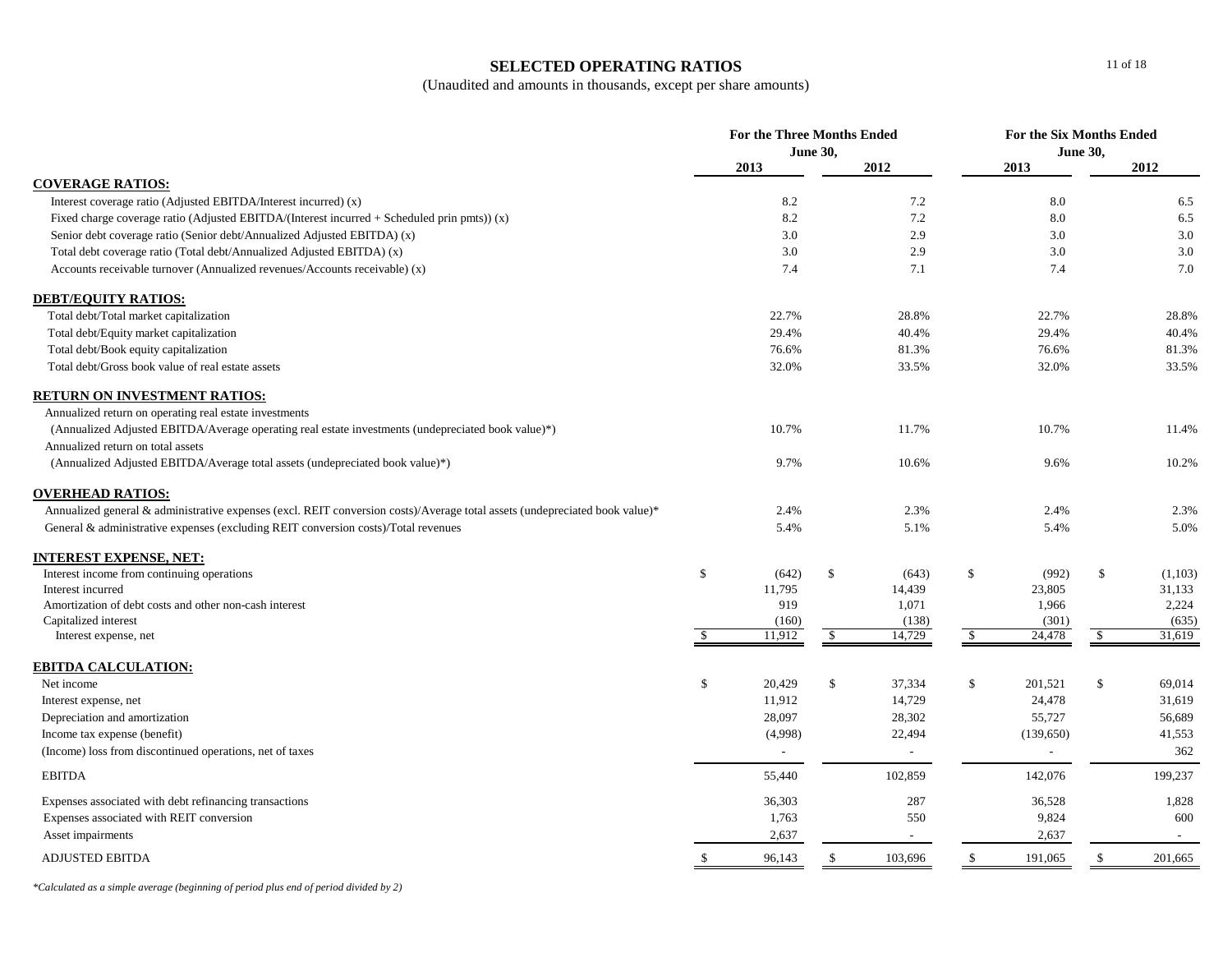#### **TOP 10 PARTNERS**

# (Unaudited and amounts in thousands)

| <b>Customer</b> |                                                     | <b>Revenue For the Six Months</b><br><b>Ended</b><br>June 30, 2013 |         | <b>Percent of Revenue For the Six</b><br><b>Months Ended</b><br>June 30, 2013 |  |
|-----------------|-----------------------------------------------------|--------------------------------------------------------------------|---------|-------------------------------------------------------------------------------|--|
|                 | 1 United States Marshals                            | \$                                                                 | 156,060 | 18.15%                                                                        |  |
|                 | 2 United States Immigration and Customs Enforcement |                                                                    | 107,109 | 12.46%                                                                        |  |
|                 | 3 Bureau of Prisons                                 |                                                                    | 102,656 | 11.94%                                                                        |  |
|                 | 4 California                                        |                                                                    | 100,357 | 11.67%                                                                        |  |
|                 | 5 Georgia                                           |                                                                    | 52,645  | 6.12%                                                                         |  |
|                 | 6 Tennessee                                         |                                                                    | 42,894  | 4.99%                                                                         |  |
|                 | 7 Texas                                             |                                                                    | 41,832  | 4.87%                                                                         |  |
|                 | 8 Florida                                           |                                                                    | 38,258  | 4.45%                                                                         |  |
|                 | 9 Colorado                                          |                                                                    | 31,126  | 3.62%                                                                         |  |
|                 | 10 Oklahoma                                         |                                                                    | 22,879  | 2.66%                                                                         |  |
|                 |                                                     |                                                                    | 695,816 | 80.94%                                                                        |  |
|                 | <b>Total Revenue</b>                                |                                                                    | 859,705 | 100.00%                                                                       |  |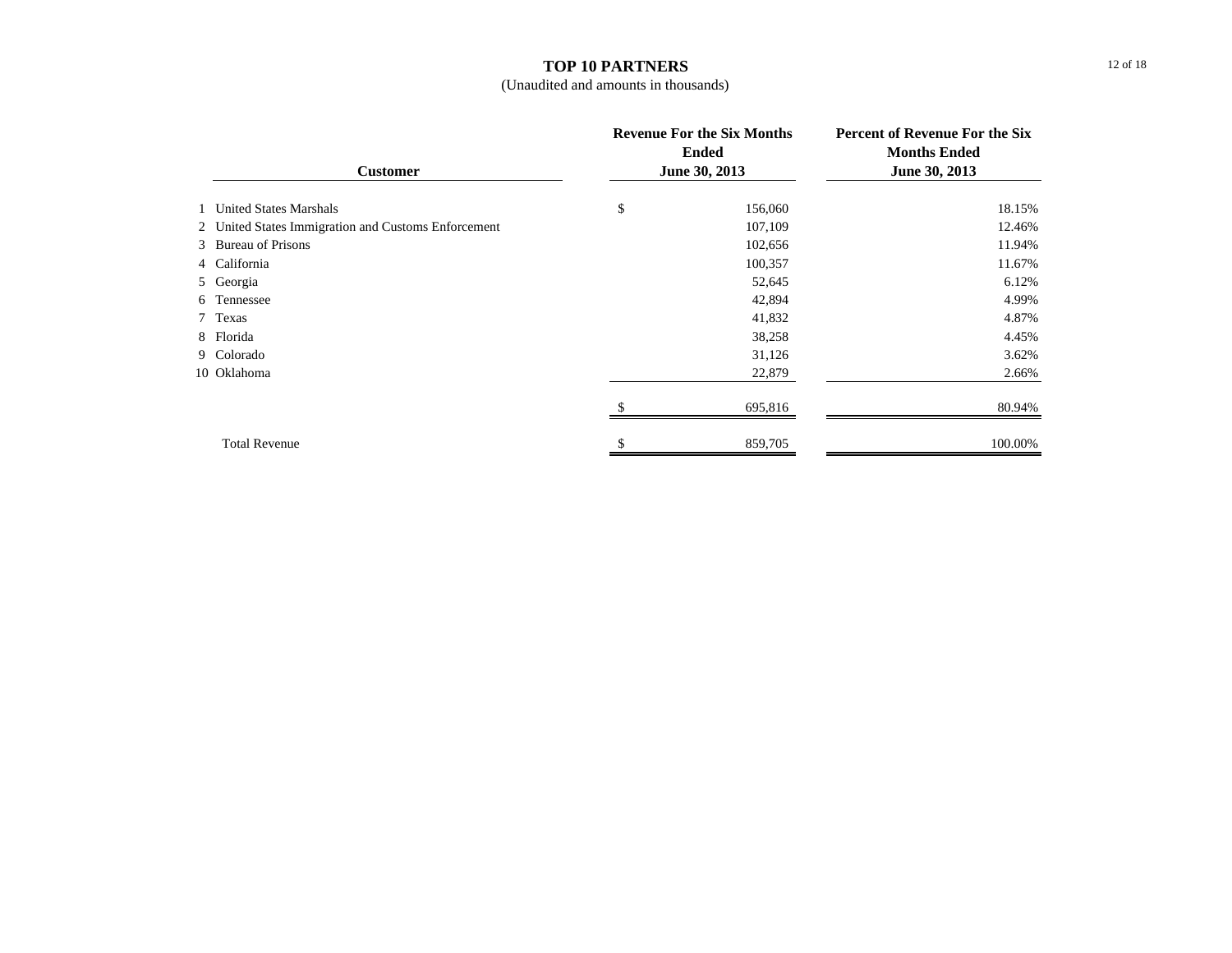| <b>Facility Name</b>                                               | <b>Year Constructed</b><br>(A) | <b>Primary Customer</b>                 | Design<br>Capacity (B) | <b>Security</b><br>Level | <b>Facility Type</b><br>(C) | Term       | Remaining<br><b>Renewal Options</b><br>(D) | Compensated<br>Occupancy % for<br>the Quarter<br>ended 6/30/13 |
|--------------------------------------------------------------------|--------------------------------|-----------------------------------------|------------------------|--------------------------|-----------------------------|------------|--------------------------------------------|----------------------------------------------------------------|
| <b>Owned and Managed Facilities:</b>                               |                                |                                         |                        |                          |                             |            |                                            |                                                                |
| Central Arizona Detention Center<br>Florence, Arizona              | 1994, 1998                     | <b>USMS</b>                             | 2,304                  | Multi                    | Detention                   | $Sep-13$   | $(3)$ 5 year                               | 123.91%                                                        |
| Eloy Detention Center<br>Eloy, Arizona                             | 1995, 1996                     | ICE                                     | 1,500                  | Medium                   | Detention                   | Indefinite |                                            | 98.99%                                                         |
| Florence Correctional Center<br>Florence, Arizona                  | 1999, 2004                     | <b>USMS</b>                             | 1,824                  | Multi                    | Detention                   | $Sep-13$   | $(3)$ 5 year                               | 124.64%                                                        |
| La Palma Correctional Center<br>Eloy, Arizona                      | 2008                           | State of California                     | 3,060                  | Medium                   | Correctional                | $Jun-16$   | Indefinite                                 | 95.26%                                                         |
| Red Rock Correctional Center (E)<br>Eloy, Arizona                  | 2006                           | State of California                     | 1,596                  | Medium                   | Correctional                | $Jun-16$   | Indefinite                                 | 88.41%                                                         |
| Saguaro Correctional Facility<br>Eloy, Arizona                     | 2007                           | State of Hawaii                         | 1,896                  | Medium                   | Correctional                | $Jun-14$   | $(2)$ 1 year                               | 74.92%                                                         |
| California City Correctional Center<br>California City, California | 1999                           | Office of the Federal Detention Trustee | 2,304                  | Medium                   | Detention                   | $Sep-25$   |                                            | 53.83%                                                         |
| San Diego Correctional Facility (F)<br>San Diego, California       | 1999, 2000                     | ICE                                     | 1,154                  | Minimum/<br>Medium       | Detention                   | $Jun-14$   | $(3)$ 3 year                               | 87.65%                                                         |
| <b>Bent County Correctional Facility</b><br>Las Animas, Colorado   | 1992, 1997, 2008               | State of Colorado                       | 1,420                  | Medium                   | Correctional                | $Jun-13$   | $(3)$ 1 year                               | 96.91%                                                         |
| Crowley County Correctional Facility<br>Olney Springs, Colorado    | 1998, 2004                     | State of Colorado                       | 1,794                  | Medium                   | Correctional                | $Jun-13$   | $(3)$ 1 year                               | 66.11%                                                         |
| Huerfano County Correctional Center (G)<br>Walsenburg, Colorado    | 1997                           |                                         | 752                    | Medium                   | Correctional                |            |                                            | 0.00%                                                          |
| Kit Carson Correctional Center<br>Burlington, Colorado             | 1998, 2008                     | State of Colorado                       | 1,488                  | Medium                   | Correctional                | $Jun-13$   | $(3)$ 1 year                               | 65.70%                                                         |
| Coffee Correctional Facility (H)<br>Nicholls, Georgia              | 1998, 1999, 2010               | State of Georgia                        | 2,312                  | Medium                   | Correctional                | $Jun-14$   | $(20)$ 1 year                              | 112.97%                                                        |
| Jenkins Correctional Center (H)<br>Millen, Georgia                 | 2012                           | State of Georgia                        | 1,124                  | Medium                   | Correctional                | $Jun-14$   | $(21)$ 1 year                              | 100.99%                                                        |
| McRae Correctional Facility<br>McRae, Georgia                      | 2000, 2002, 2012               | <b>BOP</b>                              | 1,978                  | Medium                   | Correctional                | $Nov-16$   | $(3)$ 2 year                               | 113.10%                                                        |
| North Georgia Detention Center<br>Hall County, Georgia             | 1980, 1989, 1999<br>2009       | ICE                                     | 502                    | Medium                   | Detention                   | $Mar-14$   | Indefinite                                 | 54.90%                                                         |
| <b>Stewart Detention Center</b><br>Lumpkin, Georgia                | 2004                           | ICE                                     | 1,752                  | Medium                   | Detention                   | Indefinite |                                            | 101.35%                                                        |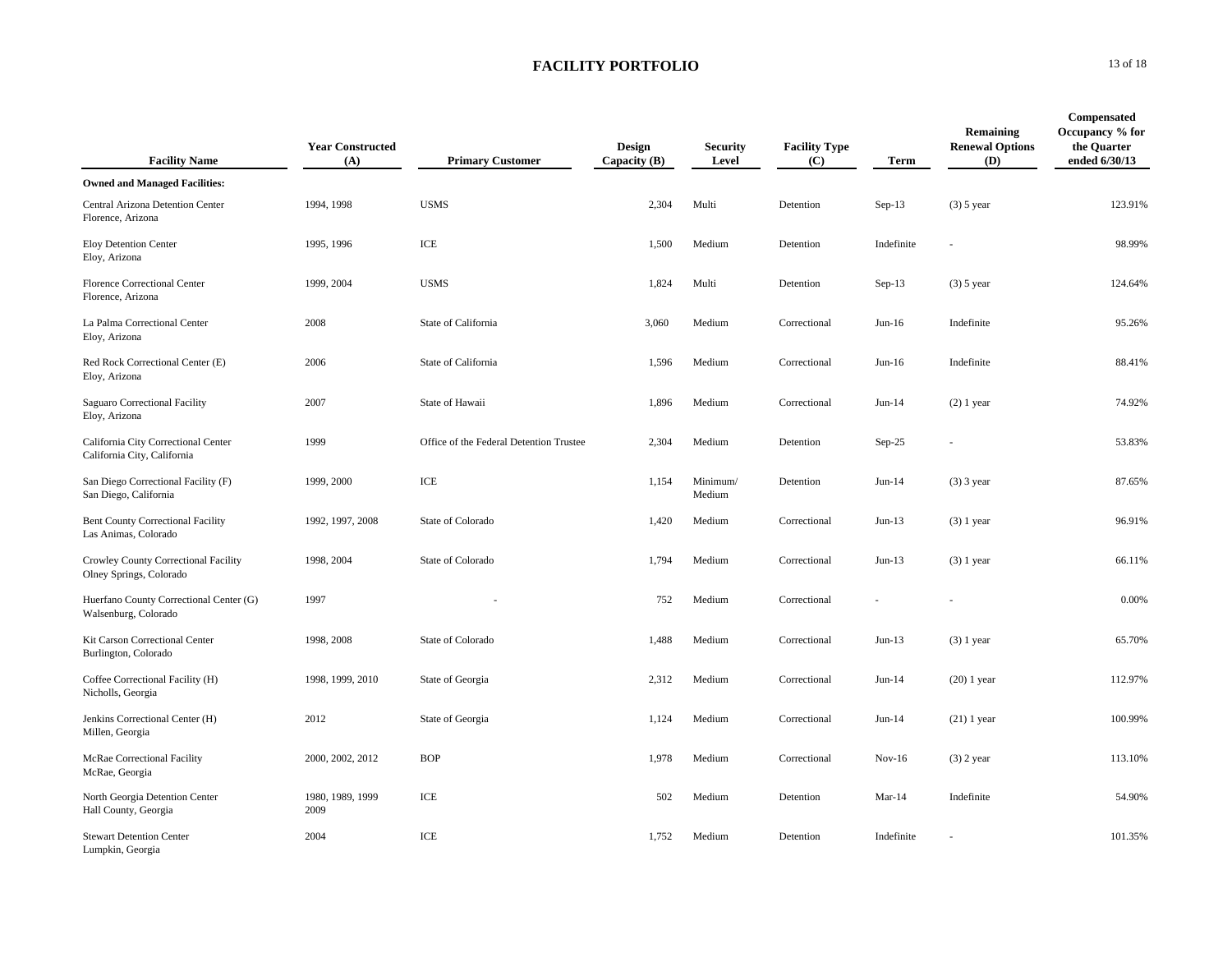| <b>Facility Name</b>                                                   | <b>Year Constructed</b><br>(A) | <b>Primary Customer</b>                 | <b>Design</b><br>Capacity (B) | <b>Security</b><br>Level | <b>Facility Type</b><br>(C) | <b>Term</b> | Remaining<br><b>Renewal Options</b><br>(D) | Compensated<br>Occupancy % for<br>the Quarter<br>ended 6/30/13 |
|------------------------------------------------------------------------|--------------------------------|-----------------------------------------|-------------------------------|--------------------------|-----------------------------|-------------|--------------------------------------------|----------------------------------------------------------------|
| Wheeler Correctional Facility (H)<br>Alamo, Georgia                    | 1998, 1999, 2010               | State of Georgia                        | 2,312                         | Medium                   | Correctional                | $Jun-14$    | $(20)$ 1 year                              | 115.81%                                                        |
| Leavenworth Detention Center<br>Leavenworth, Kansas                    | 1992, 2000, 2004,<br>2008      | <b>USMS</b>                             | 1,033                         | Maximum                  | Detention                   | $Dec-16$    | $(2)$ 5 year                               | 89.47%                                                         |
| Lee Adjustment Center<br>Beattyville, Kentucky                         | 1990                           | State of Vermont                        | 816                           | Minimum/<br>Medium       | Correctional                | $Jun-15$    |                                            | 54.25%                                                         |
| Marion Adjustment Center (I)<br>St. Mary, Kentucky                     | 1955, 1988                     | Commonwealth of Kentucky                | 826                           | Minimum/<br>Medium       | Correctional                | $Sep-13$    |                                            | 97.40%                                                         |
| Otter Creek Correctional Center (J)<br>Wheelwright, Kentucky           | 1993                           |                                         | 656                           | Minimum/<br>Medium       | Correctional                |             |                                            | 0.00%                                                          |
| Prairie Correctional Facility (K)<br>Appleton, Minnesota               | 1991                           |                                         | 1,600                         | Medium                   | Correctional                |             |                                            | 0.00%                                                          |
| <b>Adams County Correctional Center</b><br>Adams County, Mississippi   | 2008                           | <b>BOP</b>                              | 2,232                         | Medium                   | Correctional                | $Jul-13$    | $(3)$ 2 year                               | 113.41%                                                        |
| Tallahatchie County Correctional Facility (L)<br>Tutwiler, Mississippi | 2000, 2007, 2008               | State of California                     | 2,672                         | Medium                   | Correctional                | $Jun-16$    | Indefinite                                 | 97.93%                                                         |
| Crossroads Correctional Center (M)<br>Shelby, Montana                  | 1999                           | State of Montana                        | 664                           | Multi                    | Correctional                | $Jun-13$    | $(3)$ 2 year                               | 94.93%                                                         |
| Nevada Southern Detention Center<br>Pahrump, Nevada                    | 2010                           | Office of the Federal Detention Trustee | 1,072                         | Medium                   | Detention                   | $Sep-15$    | $(3)$ 5 year                               | 78.86%                                                         |
| Elizabeth Detention Center<br>Elizabeth, New Jersey                    | 1963                           | ICE                                     | 300                           | Minimum                  | Detention                   | Sep-13      | $(8)$ 1 year                               | 95.00%                                                         |
| Cibola County Corrections Center<br>Milan, New Mexico                  | 1994, 1999                     | <b>BOP</b>                              | 1,129                         | Medium                   | Correctional                | $Sep-14$    | $(3)$ 2 year                               | 103.52%                                                        |
| New Mexico Women's Correctional Facility<br>Grants, New Mexico         | 1989, 2000                     | <b>State of New Mexico</b>              | 596                           | Multi                    | Correctional                | $Jun-13$    |                                            | 99.86%                                                         |
| <b>Torrance County Detention Facility</b><br>Estancia, New Mexico      | 1990, 1997                     | <b>USMS</b>                             | 910                           | Multi                    | Detention                   | Indefinite  |                                            | 97.49%                                                         |
| Lake Erie Correctional Institution (N)<br>Conneaut, Ohio               | 1999                           | State of Ohio                           | 1,798                         | Medium                   | Correctional                | $Jun-32$    | Indefinite                                 | 97.54%                                                         |
| Northeast Ohio Correctional Center<br>Youngstown, Ohio                 | 1997                           | <b>BOP</b>                              | 2,016                         | Medium                   | Correctional                | May-15      |                                            | 101.34%                                                        |
| Queensgate Correctional Facility (O)<br>Cincinnati, Ohio               | 1906                           |                                         | 850                           | Medium                   |                             |             |                                            | 0.00%                                                          |
| Cimarron Correctional Facility (P)<br>Cushing, Oklahoma                | 1997, 2008                     | State of Oklahoma                       | 1,692                         | Medium                   | Correctional                | $Jun-14$    |                                            | 77.62%                                                         |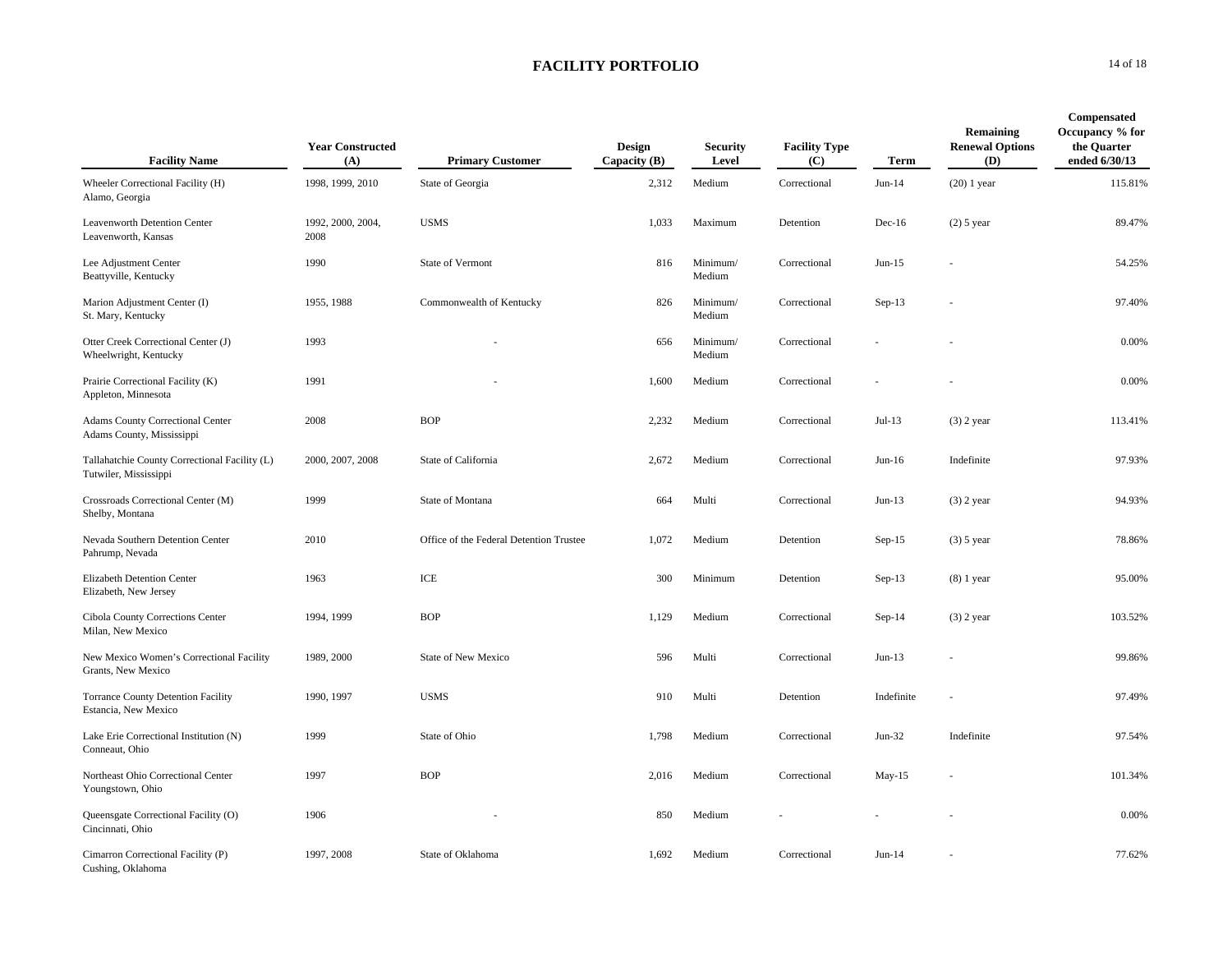| <b>Facility Name</b>                                                                     | <b>Year Constructed</b><br>(A) | <b>Primary Customer</b>   | Design<br>Capacity (B) | <b>Security</b><br>Level | <b>Facility Type</b><br>(C) | <b>Term</b> | Remaining<br><b>Renewal Options</b><br>(D) | Compensated<br>Occupancy % for<br>the Quarter<br>ended 6/30/13 |
|------------------------------------------------------------------------------------------|--------------------------------|---------------------------|------------------------|--------------------------|-----------------------------|-------------|--------------------------------------------|----------------------------------------------------------------|
| Davis Correctional Facility (P)<br>Holdenville, Oklahoma                                 | 1996, 2008                     | State of Oklahoma         | 1,670                  | Medium                   | Correctional                | $Jun-14$    |                                            | 100.00%                                                        |
| Diamondback Correctional Facility (G)<br>Watonga, Oklahoma                               | 1998, 2000                     |                           | 2,160                  | Medium                   | Correctional                |             |                                            | 0.00%                                                          |
| North Fork Correctional Facility<br>Sayre, Oklahoma                                      | 1998, 2007                     | State of California       | 2,400                  | Medium                   | Correctional                | $Jun-16$    | Indefinite                                 | 66.96%                                                         |
| West Tennessee Detention Facility<br>Mason, Tennessee                                    | 1990, 1996                     | <b>USMS</b>               | 600                    | Multi                    | Detention                   | $Sep-13$    | $(8)$ 2 year                               | 50.44%                                                         |
| Shelby Training Center<br>Memphis, Tennessee                                             | 1986, 1995                     |                           | 200                    | Secure                   |                             |             |                                            | 0.00%                                                          |
| Whiteville Correctional Facility (Q)<br>Whiteville, Tennessee                            | 1998                           | <b>State of Tennessee</b> | 1,536                  | Medium                   | Correctional                | $Jun-16$    |                                            | 97.53%                                                         |
| <b>Bridgeport Pre-Parole Transfer Facility</b><br>Bridgeport, Texas                      | 1989                           | <b>State of Texas</b>     | 200                    | Medium                   | Correctional                | Aug- $15$   | $(1)$ 2 year                               | 96.34%                                                         |
| <b>Eden Detention Center</b><br>Eden, Texas                                              | 1990                           | <b>BOP</b>                | 1,422                  | Medium                   | Correctional                | Apr- $15$   | $(1)$ 2 year                               | 109.15%                                                        |
| <b>Houston Processing Center</b><br>Houston, Texas                                       | 1984, 2005                     | ICE                       | 1,000                  | Medium                   | Detention                   | $Mar-14$    |                                            | 93.83%                                                         |
| Laredo Processing Center<br>Laredo, Texas                                                | 1985, 1990                     | ICE                       | 258                    | Minimum/<br>Medium       | Detention                   | $Jun-18$    |                                            | 129.81%                                                        |
| Webb County Detention Center<br>Laredo, Texas                                            | 1998                           | <b>USMS</b>               | 480                    | Medium                   | Detention                   | Nov-17      |                                            | 90.36%                                                         |
| Mineral Wells Pre-Parole Transfer Facility (R)<br>Mineral Wells, Texas                   | 1995                           | <b>State of Texas</b>     | 2,103                  | Minimum                  | Correctional                | Aug- $13$   | $(2)$ 2 year                               | 46.49%                                                         |
| T. Don Hutto Residential Center<br>Taylor, Texas                                         | 1997                           | ICE                       | 512                    | Non-secure               | Detention                   | $Jan-15$    | Indefinite                                 | 98.91%                                                         |
| D.C. Correctional Treatment Facility (S)<br>Washington D.C.                              | 1992                           | District of Columbia      | 1,500                  | Medium                   | Detention                   | $Jan-17$    |                                            | 43.86%                                                         |
| Total design capacity for Owned and Managed Facilities (49 Owned and Managed Facilities) |                                |                           | 67,975                 |                          |                             |             |                                            | 82.9%                                                          |
| <b>Managed Only Facilities:</b>                                                          |                                |                           |                        |                          |                             |             |                                            |                                                                |
| <b>Bay Correctional Facility</b><br>Panama City, Florida                                 | 1995, 2007                     | State of Florida          | 985                    | Medium                   | Correctional                | $Jan-14$    | $(2)$ 2 year                               | 98.94%                                                         |
| <b>Citrus County Detention Facility</b><br>Lecanto, Florida                              | 1992, 2007                     | Citrus County, FL         | 760                    | Multi                    | Detention                   | $Sep-15$    | Indefinite                                 | 73.87%                                                         |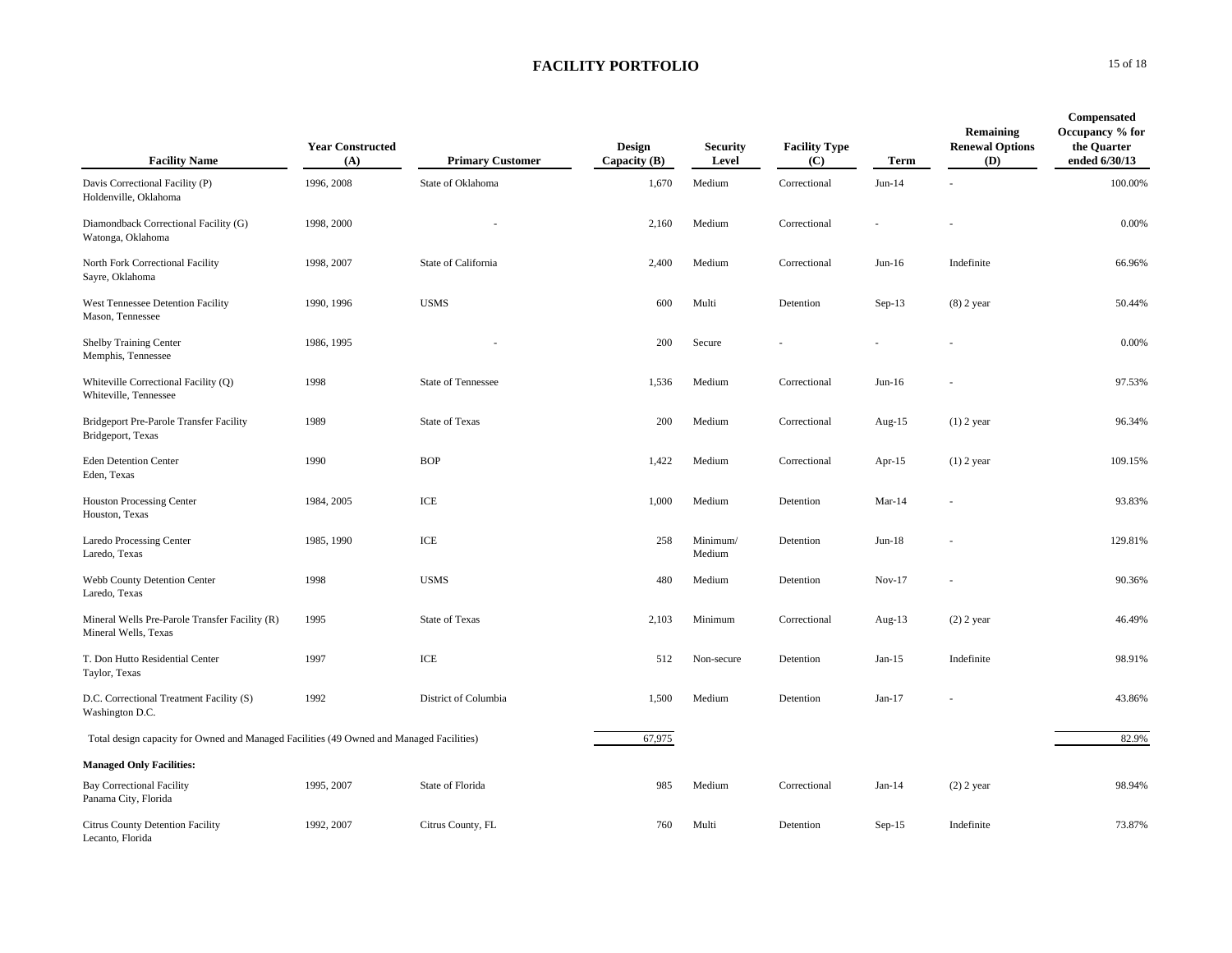| <b>Facility Name</b>                                                           | <b>Year Constructed</b><br>(A)  | <b>Primary Customer</b> | Design<br>Capacity (B) | <b>Security</b><br>Level | <b>Facility Type</b><br>(C) | <b>Term</b> | Remaining<br><b>Renewal Options</b><br>(D) | Compensated<br>Occupancy % for<br>the Quarter<br>ended 6/30/13 |
|--------------------------------------------------------------------------------|---------------------------------|-------------------------|------------------------|--------------------------|-----------------------------|-------------|--------------------------------------------|----------------------------------------------------------------|
| Graceville Correctional Facility<br>Graceville, Florida                        | 2007                            | State of Florida        | 1,884                  | Minimum/<br>Medium       | Correctional                | $Jan-14$    | $(2)$ 2 year                               | 99.21%                                                         |
| Lake City Correctional Facility<br>Lake City, Florida                          | 1997, 2005                      | State of Florida        | 893                    | Secure                   | Correctional                | $Jun-14$    | Indefinite                                 | 98.77%                                                         |
| Moore Haven Correctional Facility<br>Moore Haven, Florida                      | 1995                            | State of Florida        | 985                    | Minimum/<br>Medium       | Correctional                | $Jan-14$    | $(2)$ 2 year                               | 99.34%                                                         |
| Idaho Correctional Center<br>Boise, Idaho                                      | 1999, 2006, 2009                | State of Idaho          | 2,016                  | Multi                    | Correctional                | $Jun-14$    |                                            | 103.14%                                                        |
| Marion County Jail<br>Indianapolis, Indiana                                    | 1997, 2005                      | Marion County, IN       | 1,030                  | Multi                    | Detention                   | $Dec-17$    | $(1)$ 10 year                              | 102.42%                                                        |
| Winn Correctional Center<br>Winnfield, Louisiana                               | 1990, 1992, 1996                | State of Louisiana      | 1,538                  | Medium/<br>Maximum       | Correctional                | $Jun-20$    |                                            | 96.77%                                                         |
| Wilkinson County Correctional Facility (T)<br>Woodville, Mississippi           | 1997                            | State of Mississippi    | 1,000                  | Medium                   | Correctional                | $Jun-13$    |                                            | 89.24%                                                         |
| <b>Silverdale Facilities</b><br>Chattanooga, Tennessee                         | 1985, 1997, 1998,<br>2005, 2008 | Hamilton County, TN     | 1,046                  | Multi                    | Detention                   | Apr- $16$   |                                            | 82.92%                                                         |
| South Central Correctional Center<br>Clifton, Tennessee                        | 1992, 1994, 1995,<br>2005       | State of Tennessee      | 1,676                  | Medium                   | Correctional                | $Jun-16$    | $(1)$ 2 year                               | 97.58%                                                         |
| Metro-Davidson County Detention Facility<br>Nashville, Tennessee               | 1992, 1995, 2011                | Davidson County, TN     | 1,348                  | Multi                    | Detention                   | $Jul-14$    |                                            | 88.29%                                                         |
| Hardeman County Correctional Facility<br>Whiteville, Tennessee                 | 1997                            | State of Tennessee      | 2,016                  | Medium                   | Correctional                | $May-17$    |                                            | 97.50%                                                         |
| <b>Bartlett State Jail</b><br>Bartlett, Texas                                  | 1995                            | <b>State of Texas</b>   | 1,049                  | Minimum/<br>Medium       | Correctional                | Aug- $15$   | $(1)$ 2 year                               | 98.60%                                                         |
| Bradshaw State Jail<br>Henderson, Texas                                        | 1995                            | <b>State of Texas</b>   | 1,980                  | Minimum/<br>Medium       | Correctional                | Aug- $15$   | $(1)$ 2 year                               | 99.22%                                                         |
| Dawson State Jail (R)<br>Dallas, Texas                                         | 1997                            | <b>State of Texas</b>   | 2,216                  | Minimum/<br>Medium       | Correctional                | Aug- $13$   |                                            | 98.78%                                                         |
| Lindsey State Jail<br>Jacksboro, Texas                                         | 1995                            | <b>State of Texas</b>   | 1,031                  | Minimum/<br>Medium       | Correctional                | Aug- $15$   | $(1)$ 2 year                               | 93.59%                                                         |
| Willacy State Jail<br>Raymondville, Texas                                      | 1995                            | <b>State of Texas</b>   | 1,069                  | Minimum/<br>Medium       | Correctional                | Aug-15      | $(1)$ 2 year                               | 99.93%                                                         |
| Total design capacity for Managed Only Facilities (18 Managed Only Facilities) |                                 |                         | 24,522                 |                          |                             |             |                                            | 96.5%                                                          |
| Total design capacity for All Facilities as of June 30, 2013                   |                                 |                         | 92,497                 |                          |                             |             |                                            | 86.5%                                                          |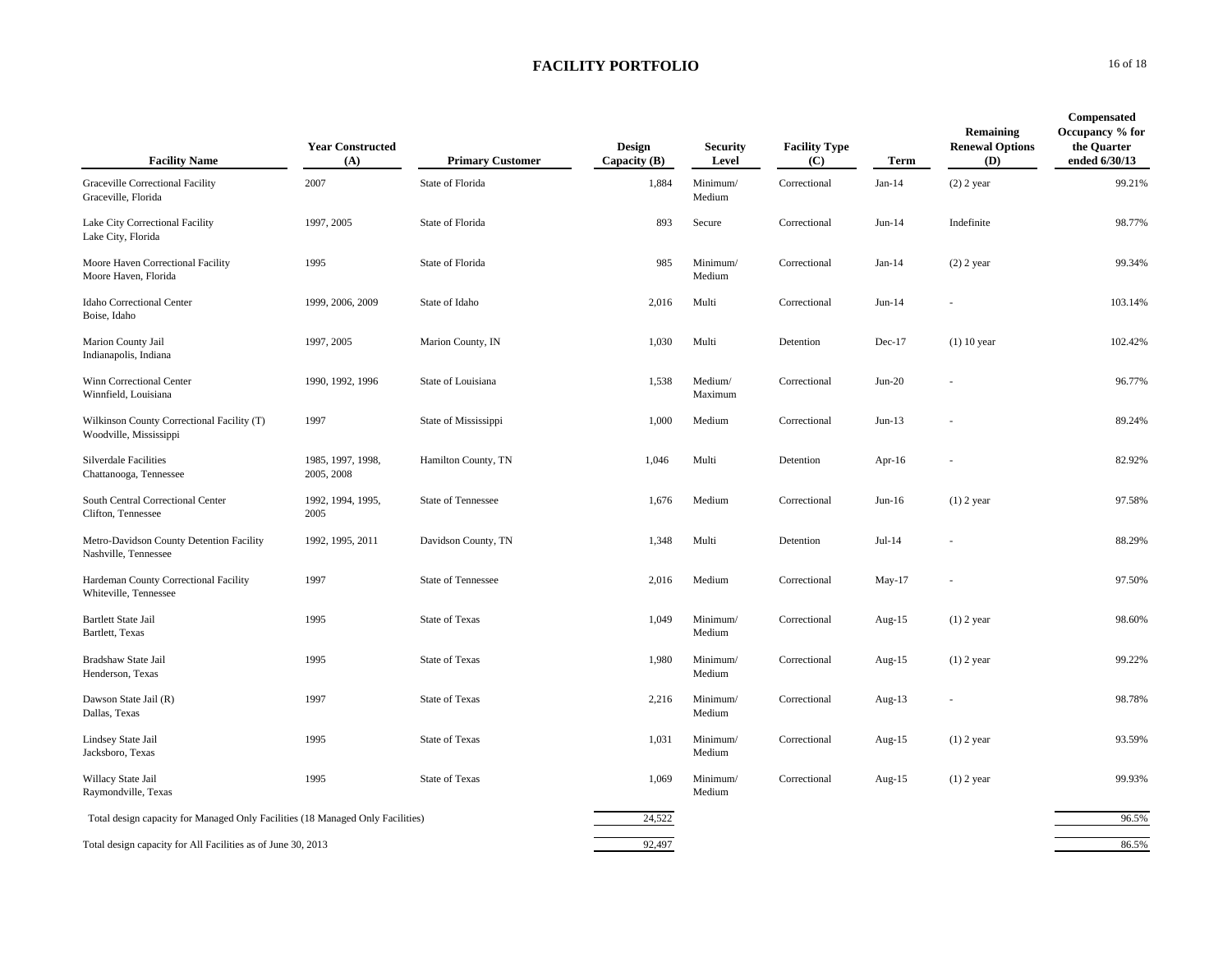| <b>Facility Name</b><br><b>Leased Facilities:</b>       | <b>Year Constructed</b><br>(A) | <b>Primary Customer</b> | <b>Design</b><br>Capacity (B) | <b>Security</b><br>Level | <b>Facility Type</b><br>(C) | Term                     | Remaining<br><b>Renewal Options</b><br><b>(D)</b> | Compensated<br>Occupancy % for<br>the Quarter<br>ended 6/30/13 |
|---------------------------------------------------------|--------------------------------|-------------------------|-------------------------------|--------------------------|-----------------------------|--------------------------|---------------------------------------------------|----------------------------------------------------------------|
| Leo Chesney Correctional Center<br>Live Oak, California | 1989                           | GEO Group               |                               | Minimum                  | Owned/Leased                | $Sep-15$                 |                                                   | N/A                                                            |
| Houston Educational Facility (U)<br>Houston, Texas      | N/A                            | $\sim$                  | $\overline{\phantom{a}}$      | Non-secure               | Owned/Leased                | $\overline{\phantom{a}}$ |                                                   | N/A                                                            |

(A) The year constructed represents the initial completion of the facility's construction, as well as significant additions to the facility that occurred at a later date.

(B) Design capacity measures the number of beds, and accordingly, the number of inmates each facility is designed to accommodate. Facilities housing detainees on a short term basis may exceed the

original intended design capacity for sentenced inmates due to the lower level of services required by detainees in custody for a brief period. From time to time, we may evaluate the design capacity of our facilities

based on the customers using the facilities, and the ability to reconfigure space with minimal capital outlays. We believe design capacity is an appropriate measure for evaluating prison operations, because the

revenue generated by each facility is based on a per diem or monthly rate per inmate housed at the facility paid by the corresponding contracting governmental entity.

(C) We manage numerous facilities that have more than a single function (i.e., housing both long-term sentenced adult prisoners and pre-trial detainees). The primary functional categories into which facility types are identified was determined by the relative size of prisoner populations in a particular facility on June 30, 2013. If, for example, a 1,000-bed facility housed 900 adult prisoners with sentences in excess of one year and 100 pre-trial detainees, the primary functional category to which it would be assigned would be that of correction facilities and not detention facilities. It should be understood that the primary functional category to which multi-user facilities are assigned may change from time to time.

(D) Remaining renewal options represents the number of renewal options, if applicable, and the remaining term of each option renewal.

(E) Pursuant to the terms of a new contract awarded by the state of Arizona in September 2012, the state of Arizona has an option to purchase the Red Rock facility at any time during the term of the contract, including ext options, based on an amortization schedule starting with the fair market value and decreasing evenly to zero over the twenty year term.

(F) The facility is subject to a ground lease with the County of San Diego. Upon expiration of the lease in December 2015, ownership of the facility automatically reverts to the County of San Diego.

(G) During the first quarter of 2010, we were notified by the state of Arizona of their decision not to renew the management contracts at the Huerfano County Correctional Center upon its expiration on March 8, 2010 and the Diamondback Correctional Facility upon its expiration on May 1, 2010.

(H) The facility is subject to a purchase option held by the Georgia Department of Corrections, or GDOC, which grants the GDOC the right to purchase the facility for the lesser of the facility's

depreciated book value, as defined, or fair market value at any time during the term of the contract between us and the GDOC.

(I) In June 2013, the Kentucky Department of Corrections provided us notice that it was not going to renew its contract at our Marion Adjustment Center after expiration on June 30, 2013. Although they have signed a short-t extension, we expect to idle the Marion Adjustment Center following the transfer of the population, while we market the facility to other customers.

(J) In late January 2012, the governor of Kentucky submitted his proposed budget which included the transfer of the inmates held at our Otter Creek Correctional Center to a facility owned by the Commonwealth of Kentucky by end of July 2012. The facility is subject to a deed of conveyance with the city of Wheelwright, KY which includes provisions that would allow assumption of ownership by the city of Wheelwright under the following occurrenc (1) we cease to operate the facility for more than two years, (2) our failure to maintain at least one employee for a period of sixty consecutive days, or (3) a conversion to a maximum security facility based upon classifi Kentucky Corrections Cabinet.

(K) During December 2009, we announced our decision to cease operations at our Prairie Correctional Facility on or about February 1, 2010 due to low inmate populations at the facility. During 2009, the Prairie facility hou offenders from the states of Minnesota and Washington. However, due to excess capacity in the states' systems, both states removed the populations held at Prairie.

(L) The facility is subject to a purchase option held by the Tallahatchie County Correctional Authority which grants Tallahatchie County Correctional Authority the right to purchase the facility at

any time during the contract at a price generally equal to the cost of the premises less an allowance for amortization originally over a 20 year period. The amortization period was extended through 2050 in connection with an expansion completed during the fourth quarter of 2007.

(M) The State of Montana has an option to purchase the facility generally at any time during the term of the contract with us at fair market value less the sum of a pre-determined portion of per-diem payments made to us by the state of Montana.

(N) The state of Ohio has the irrevocable right to repurchase the facility before we may resell the facility to a third party, or if we become insolvent or are unable to meet our obligations under the management contract w state of Ohio, at a price generally equal to the fair market value, as defined in the Real Estate Purchase Agreement.

(O) During December 2008, we were notified by Hamilton County, Ohio of its intent to terminate the lease for the 850-bed Queensgate Correctional Facility. The lease was terminated effective January 1, 2009.

(P) The facility is subject to a purchase option held by the Oklahoma Department of Corrections, or ODC, which grants the ODC the right to purchase the facility at its fair market value at any time.

(Q) The state of Tennessee has the option to purchase the facility in the event of our bankruptcy, or upon an operational or financial breach, as defined, at a price equal to the book value, as defined.

(R) During June 2013, we announced that the Texas Department of Criminal Justice ("TDCJ") elected not to renew our contracts for our owned and operated 2,103-bed Mineral Wells Pre-Parole Transfer Facility and the 2,216 bed managed-only Dawson State Jail due to a legislative budget reduction. As a result, upon expiration of the contracts in August 2013, CCA will cease operations of the state-owned Dawson State Jail and idle the Mineral We facility.

(S) The District of Columbia has the right to purchase the facility at any time during the term of the contract at a price generally equal to the present value of the remaining lease payments for the premises. Upon expiration of the lease in 2017, ownership of the facility automatically reverts to the District of Columbia.

(T) During the second quarter of 2013, we received notification that we were not selected for the continued management of the Wilkinson County Correctional Facility at the end of the contract on June 30, 2013. As a result, ceased operating the facility on July 1, 2013.

(U) The tenant of this alternative educational facility vacated the premises in 2011 and defaulted on the lease in June 2012.